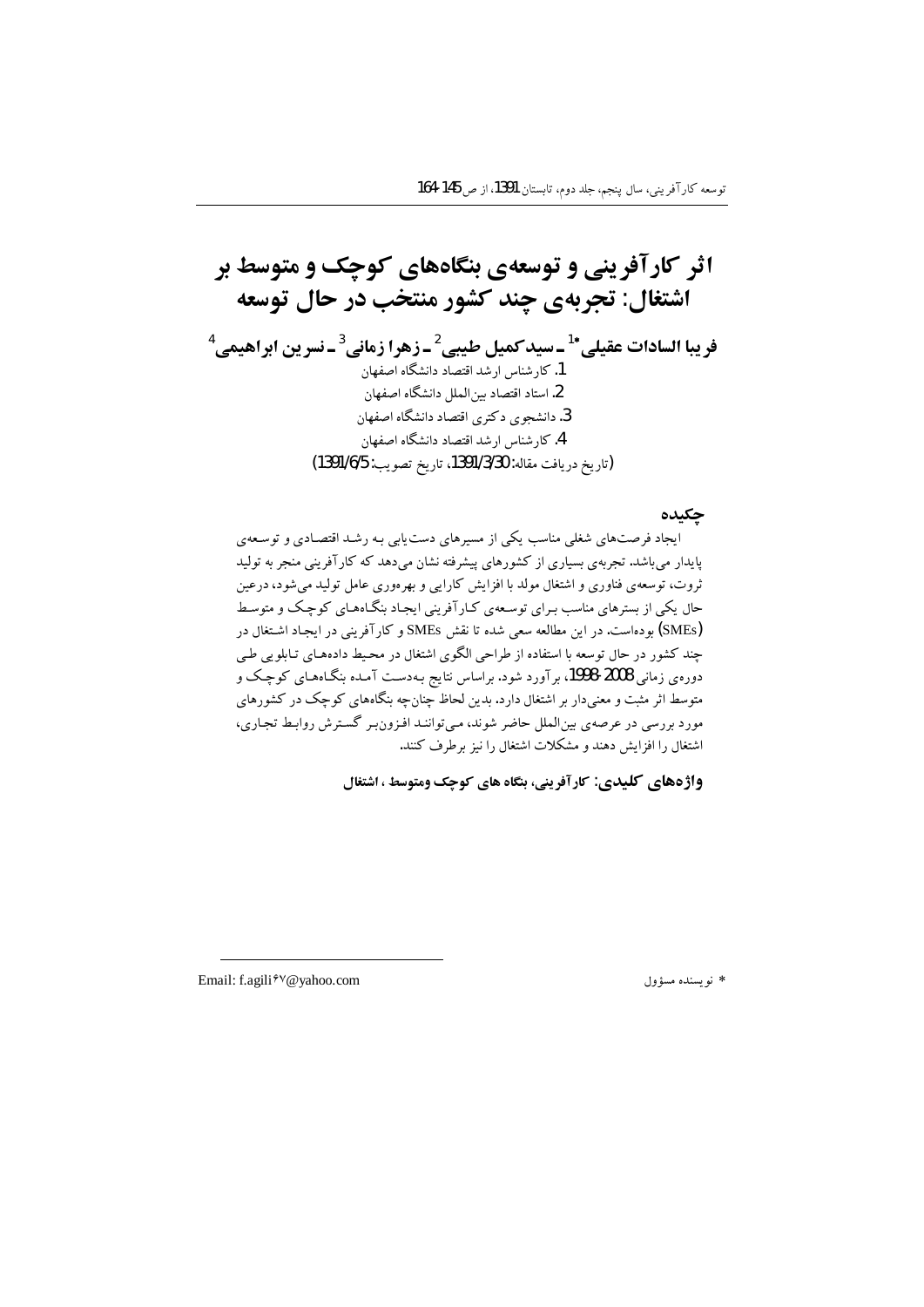#### مقدمه

بدون شک توسعهی اقتصادی یک کشور در گرو ایجاد فرصتهای شغلی مناسب و بهبود فضای کسبوکار است.از آنجا که توسعه پافتگی را مبی تـوان براسـاس میـزان بـالای اشتغال جستوجو کرد و جامعهی رشد یافتـهای کـه درصـد بیکـاری بـالایی دارد بـا بحـران اجتماعی و سیاسی روبهرو میشود، پس باید بهدنبال راهحلهای مناسب بـرای رفـع مشـکل بیکاری بهمنظور دست پایی به رشد اقتصادی پایدار بـود. تجربـهی بسـیاری از کشـورها نشـان میدهد که کارآفرینی یکی از اثرگذارترین راهحلها برای کاهش سطح بیکاری است (استل و همکاران<sup>1</sup>، 2004؛ توریک و ونکرز<sup>2</sup>، 2004).

کارآفرینی افزونبر افزایش سطح اشتغال می توانـد منجـر بـه افـزایش نـوآوری، افـزایش تعداد ثبت اختراعات و ابداعات و بهبود توزیع درآمد شود کـه تمـامی ایـن مـوارد از عناصـر اثر گذار برای رسیدن به توسعهی اقتصادی و تحقق فرصتهای جدید اشتغال مولد مے باشـد. مطالعات متعددی نشان دادهاند که در قرن SMEs ،21 <sup>3</sup>منشاء اصـلی اشـتغال مولـد و تمهــد محیط کارآفرینی، تسریع در خلاقیت و نوآوری وگشایش فرصتهای نوین تجاری بودهاند. كارآفرين خود با شناخت صحيح از فرصتها و استفاده از سرمايههاي راكد امكاناتي را فراهم کرده و با سازماندهی و مدیریت مناسب منابع، ایده خویش را عملی می کند، و در ایـن خصوص SMEs فضای مناسب برای اجرای ایدههای کار آفرینان را فیراهم مبی کننـد (متقبی طلب و بلالا ہی **1387)**.

با توجه به این که افزایش سطح اشتغال از عوامـل اثرگـذار در توسـعهی اقتصـادی پایـدار می باشد و در مطالعات کم تر به نقش اشتغال مولـد توجـه شـده اسـت، رویکـرد ایـن مطالعـه ارزیابی نقش کار آفرینی در توسعهی اقتصادی با ایجاد اشتغال مولد در بنگاههـای کوچک و

<sup>1.</sup> Stel et al.

<sup>2.</sup> Thurik and Wennekers

<sup>3.</sup> Small and Medium sized Enterprises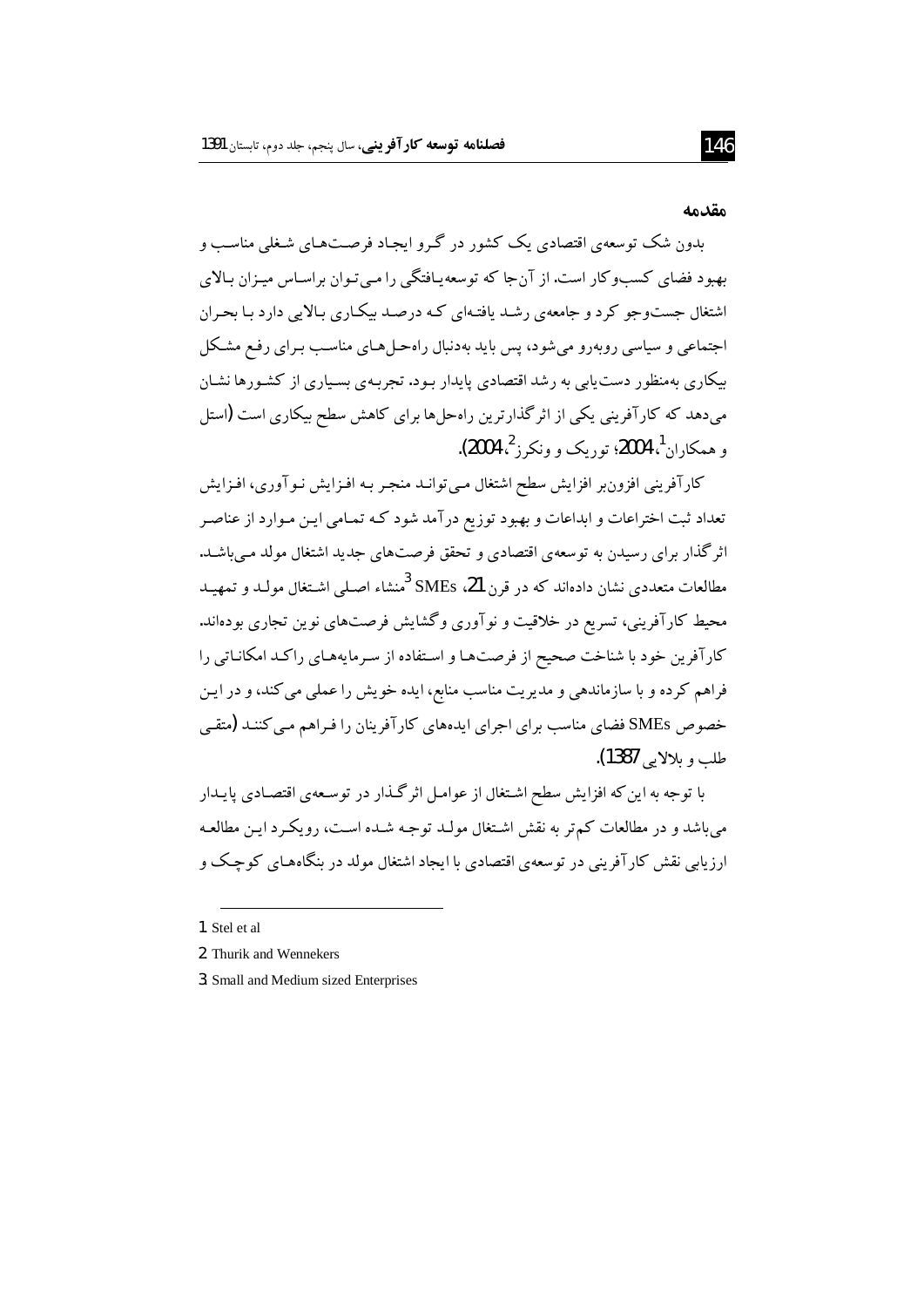متوسط میباشد. هدف این مطالعه بررسی عوامل تاثیرگذار بر سطح اشتغال با تاکید بـر نقـش SMEs و کـارآفرینی در برخــی از کشــورهای در حــال توســعه (چــین، پاکســتان، مــالزی، انېدونزي، ويتنـام، فيليپـين، هنـد، تايلنـد، سـنگاپور) طـي دوروي زمـاني 2008-1998 اسـت. بنابراین، در ادامه در بخش دوم ابتدا بـه مفهـوم کـارآفرینی و SMEs اشـاره شـده، سـپس در بخش سوم جایگاه SMEs در ایجاد اشتغال و در بخـش چهـارم درمـورد پیشـینهی موضـوع بحث مي شود. در بخش پنجم الگوي پژوهشي ارائه شده و سپس در بخش ششم نتايج تجربي مدل ارائه می شود. در پایان، در بخش نهایی نتیجه گیری و پیشنهادها آورده شده است.

# بررسي ييشينهي تحقيق

# مفهوم کار آفرینے

توسعه اقتصادی دنیای امیروز پیر پاییهی نیو آوری، خلاقیت و دانش استوار است و در ۔<br>چار جوب اقتصاد دانش محور قرار دارد. در این بین کار آفرینان به طـور خـاص دارای نقـش مؤثر در توسعهي اقتصادي انـد. در سـطح كـلان، كـارآفرينـي بـه مفهـوم محـرك تغييـرات ساختاری و ایجاد اشتغال است، و در سطح خرد کـارآفرینی بـه معنـای شـکل گیـری و رشـد بنگاههای جدید تلقی می شود. در عمل توسعه کارآفرینی به رویه ایجاد شغل منتهی می شـود، زیرا فرصتهای شغلی جدید در گرو ورود بنگاههای جدید به یک فعالیت خواهنـد بـود کـه از سطح کار آفرینی بالاتری برخوردارند (ونکرز و توریک، 1999).

از نظـر شــومییتر (1934) کــارآفرینــی موتــور محرکــه توســعهی اقتصــادی کشــورهــای .<br>توسعه یافته و درحال توسعه است، البته شومپیتر کارآفرینی را نوعی تخریب خـلاق مـیدانـد، یعنی با کارآفرینی فعالیتهای سنتی تعطیل می شود و اهم فعالیتهای اقتصادی بـه صـورت مدرنتري صورت مي گيرد. ميل<sup>1</sup> (1848) كـاركرد و عمـل كـارآفرين را شـامل هـدايت، نظارت، کنترل و مخاطره پیذیری می دانست و عامل متمایز کننیده میدیر و کیار آفرین را

1. Mill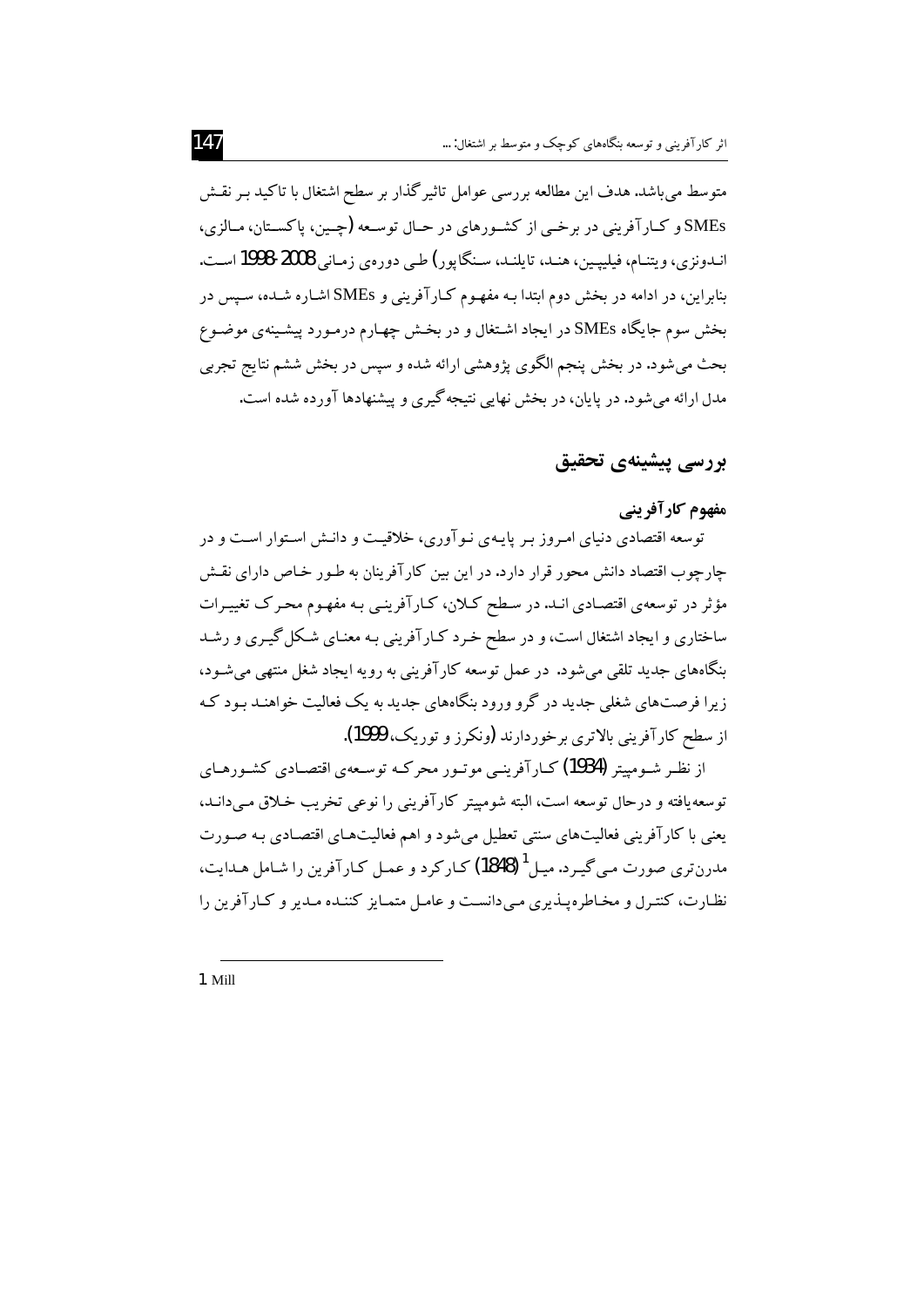مخاطرہ بذیری معرفی میں کر د. ہاپک<sup>1</sup> (1937) پیر نقیش کیار آفرین در ابجباد و پکیار گیری اطلاعات تاکید می ورزد. هوشیاری کارافرین نسبت بـه فرصــتهـای سـودآور و آمـادگی او برای بهره گیری از آنها از طریق عملیاتی، کـارآفرین را در فرآینـد بـازار بـه عنصـر اصـلی تبديل مي سازد (فخري، 1389). مک ميلان و لو 1988) معتقدند که کـاآفريني يعنـي ايجـاد شرکتهای جدید. مکران و فلانیگان<sup>3</sup>(1996) کار آفرینان افرادی نو آور با فکر متمرکز و بـه دنبال کسب موفقیت هستند که در نظام اقتصادی شرکتهـای نـوآور، سـودآور و بـا رشــدی سریع را ایجاد مینمایند(حسن.مرادی، 1385). سه دلیل مهم کشورها برای توجـه بـه مقولـهی کارآفرینی تولید ثروت، توسعه تکنولـوژی و اشـتغال مولـد اسـت. در کشـورهای بـزرگ و پیشرفته، اهمیت کارآفرینی فقط به دلیل ایجاد شغل نیست، بلکه دلیـل اصـلی ایـن اسـت کـه .<br>فعالیتهای اقتصادی کوچکی که در این کشورها به وجود آمدهانید و رشید کیردهانید، توانستهاند سهم عمده فنآوري روز و در نتيجه سـهم بزرگـي از ثـروت و درآمـد را بـه خـود اختصاص دهند.

# بنگاههای کوحک و متوسط (SMEs)

ادبیات مربوط به اشتغال واحدهای کوچک و متوسط بسیار پیچیده است، و کشـورهـای مختلف برای این نوع بنگاهها تعریفهای متفاوتی به کار بردهاند. هر کشور با توجه به شرایط خاص خود تعریفی از این کسب و کـارهـا ارائـه کـردهاسـت. ایـن تعریـفهـا بـر اسـاس شاخصهای متفاوتی از جمله تعداد کارکنان و میزان گردش مالی مطرح شدهانـد. مهـم تـرین معیاری که برای این نوع بنگـاههـا وجـود دارد تعـداد کارکنـان ایـن بنگـاههاسـت. در ایـران براساس تعریف وزارت صنایع و معادن و وزارت کشاورزی بنگـاههـای کوچک و متوسـط، واحدهای صنعتی و خدماتی (شهری و روستایی) هستند که کمتر از 50نفر کارگر دارند. در ۔<br>آمریکا کسب و کارہایی را که کمتر از 500نفر برسنل داشته باشند شرکت کو حک نامیںدہ

1. Havek

<sup>2.</sup> Mcmillan and Low

<sup>3.</sup> Mckeran and Flannigan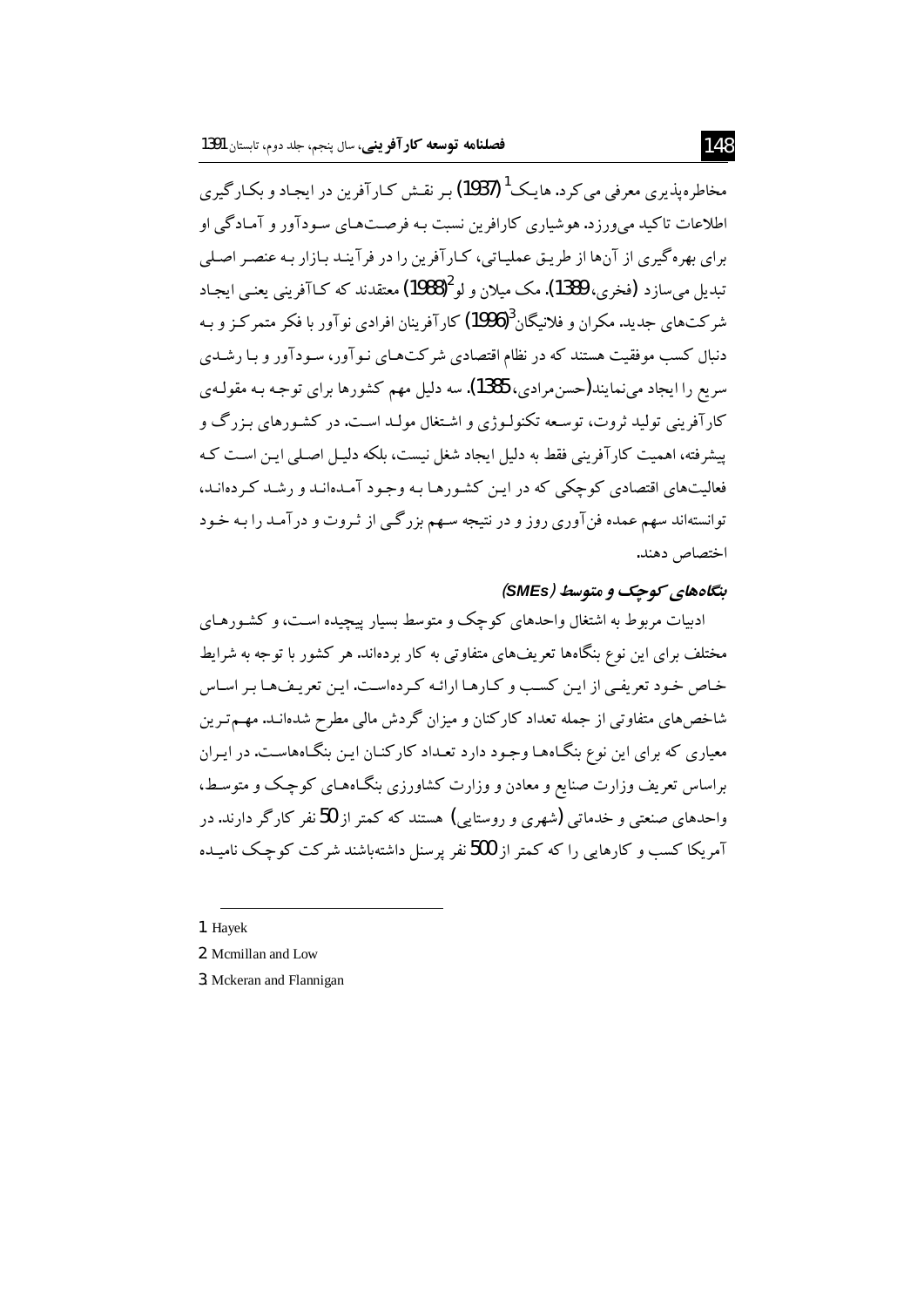مې شو د.

بنگاههای کوچک و متوسط یکی از اجزای حیاتی رشد در اقتصاد جهانی بوده و اهمیت آنها در رشد اقتصادی کشورهای توسعه یافته و درحال توسعه بـه خـوبی شـناخته شـدهاسـت. این گونه بنگاهها به طور میانگین بیش از نیمی از نیروی انسـانی شـاغل در اقتصـاد را بـه کـار گماردهاند و نیمی از کل مشاغل جدید را فراهم میآورند. عـلاوه بـر ایـن 46 درصـد تولیـد ناخالص ملي و 55 درصد محصولات نوآورانـه و جديـد نيـز توسـط بنگـاههـاي كوچـک و متوسط ایجاد میشود. در کشور ما بنگاههای کوچک و متوسط بیش از 80 درصد از جامعهی تجاری را تشکیل میدهند. به دلیل توان بنگاههای کوچک و متوسط در شـرایط در حال تحول محیطی و گذار از بحرانهای اقتصادی، همچنین نقش این گونه بنگاهها در توسعه پایدار صنعتی، باید برنامهریزی در زمینههای مختلف فعالیت آنها مد نظر قبرار گیبرد (اخبوان صراف، 1386).

یکی از ابزارهای اصلی رشد و توسعهی بنگاههای کوچک و متوسط کـارآفرینی اسـت. کار آفر بنان به واسطه ویژگی ها و قابلیتهایی که دارند می توانند فعالیتهای خود را با ایجاد بنگاههای کوچک و متوسط شروع نمایند. اما در مورد نقش بنگاههای کوچک و متوسط در ايجاد اشتغال ديدگاههاي متضـادي وجـود دارد. در ادامـه ايـن ديـدگاههـا مـورد بحـث قـرار می گیر ند.

#### جایگاه SMEs در ایجاد اشتغال

دربارهی نقش SMEs در ایجاد اشتغال میان کارشناسان اجماع وجود ندارد، بهطوری که عدهای موافق نقش SMEs در ایجاد اشتغال بوده و عدهای دیگر مخـالف آن هسـتند کـه در ادامه به این دیدگاهها اشاره می شود.

### دىدگاه موافقان

دیدگاههای حمایت از SMEs عمدتا بر سه محور اصلی اهمیت و نقش آنها دلالت دارند که در ادامه مطرح شدهاست: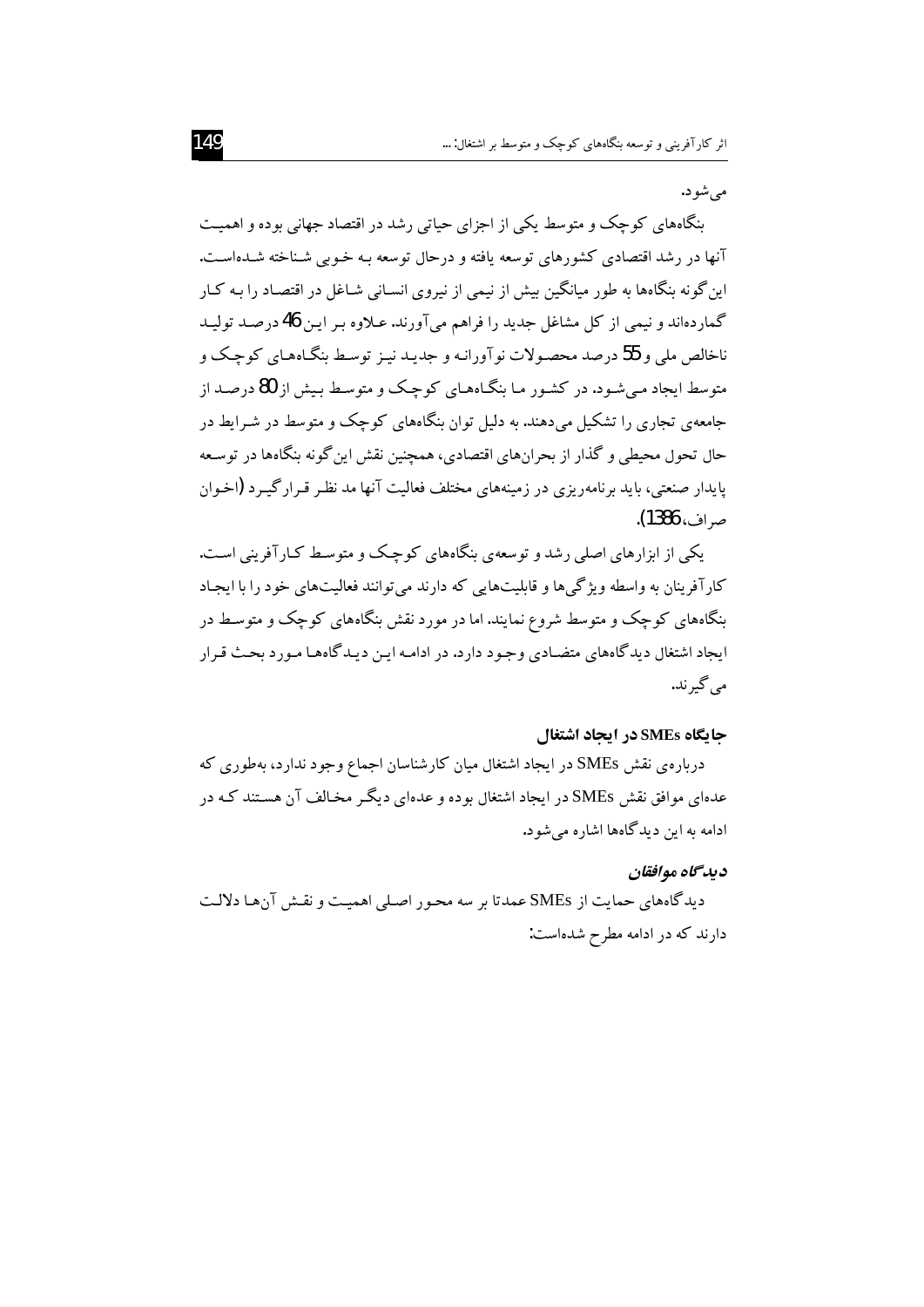SMEs عامل تقويت روحيهي رقابت و كـارآفريني در اقتصـاد بـوده و از ايـن٫و منـافع زیادی در جهت افزایش نوآوری و رشد و بهرهوری در کل اقتصاد دارند (آیدیس <sup>1</sup>، 2002). بعضی از کارشناسان عقیده دارند SMEs بهطور کلمی از بنگـاههـای بـزرگ دارای بهـرهوری بالاتر هستند، ولي معضلات و موانع آنها در رابطه با تـامين مـالي از بـازارهـاي مـالي و سـاير نهادهای مرتبط، مانع از توسعهی آنها میگردد (اسمالبون و ولتر<sup>2</sup>، 2001). بعضی دیدگاههـا نیز بر این نکته تاکید دارند که SMEs نقش بزرگ تری در ایجاد شغل دارند و بـهطـور کلـی بنگاههای کوچک تر نسبت به بنگاههای بزرگتر، کاربرتر هستند. لذا برنامههای حمایت از آنها می تواند موجبات کاهش بیکاری وکاهش فقر را فراهم سازد (پیساریدز <sup>3</sup>، 2000).

## ديدگاههاي مخالفان

در مقابل دیدگاه موافقین حمایت از SMEs، نظرات مخالفی نیز وجود دارد که حمایت از SMEs و ترجیح دادن آنها به بنگاههای بزرگ را فاقد توجیه اقتصادی و علمی میداننـد. نظرات مخالفین عمدتا شامل موارد زیر است:

بنگاههای بزرگ به منافع ناشی از مقیاس اقتصادی تولید دسترسی دارند و بهعلاوه قادرند هزينههاي ثابت مربـوط بـه تحقيــق و توســعه را تــامين كننــد (ياگــانو و چيــواردي <sup>4</sup>، 2001). مشاغلی که توسط بنگاههای بزرگ ایجاد میشود از پایـداری بیشـتری برخـوردار اسـت و از لحاظ استانداردها و کیفیت کار، نسبت به مشاغل ایجاد شده در SMEs برتری دارند. برخی از مخالفین اساساٌ مبنای اندازه را برای حمایت از بنگاهها مورد تردید قرار می دهند و معتقدند موارد دیگر نظیر مقدار و نـوع منـابع طبیعـی، سـطح فـنآوری، سیاسـتهـای کلـی اقتصـاد و بنیادهای اجتماعی، اندازه بهینه بنگاه را مشخص میسازد (براون و همکاران، 1990). گروهی از مخالین نیـز معتقدنـد تاکیـد اصـلی برنامـههـای حمـایتی بـه جـای SMEs بایـد بـر محـیط

<sup>1.</sup> Aidis

Y. Smallbone and Welter

۳. Pissarides et al.

<sup>4.</sup> Pagano and Schivardi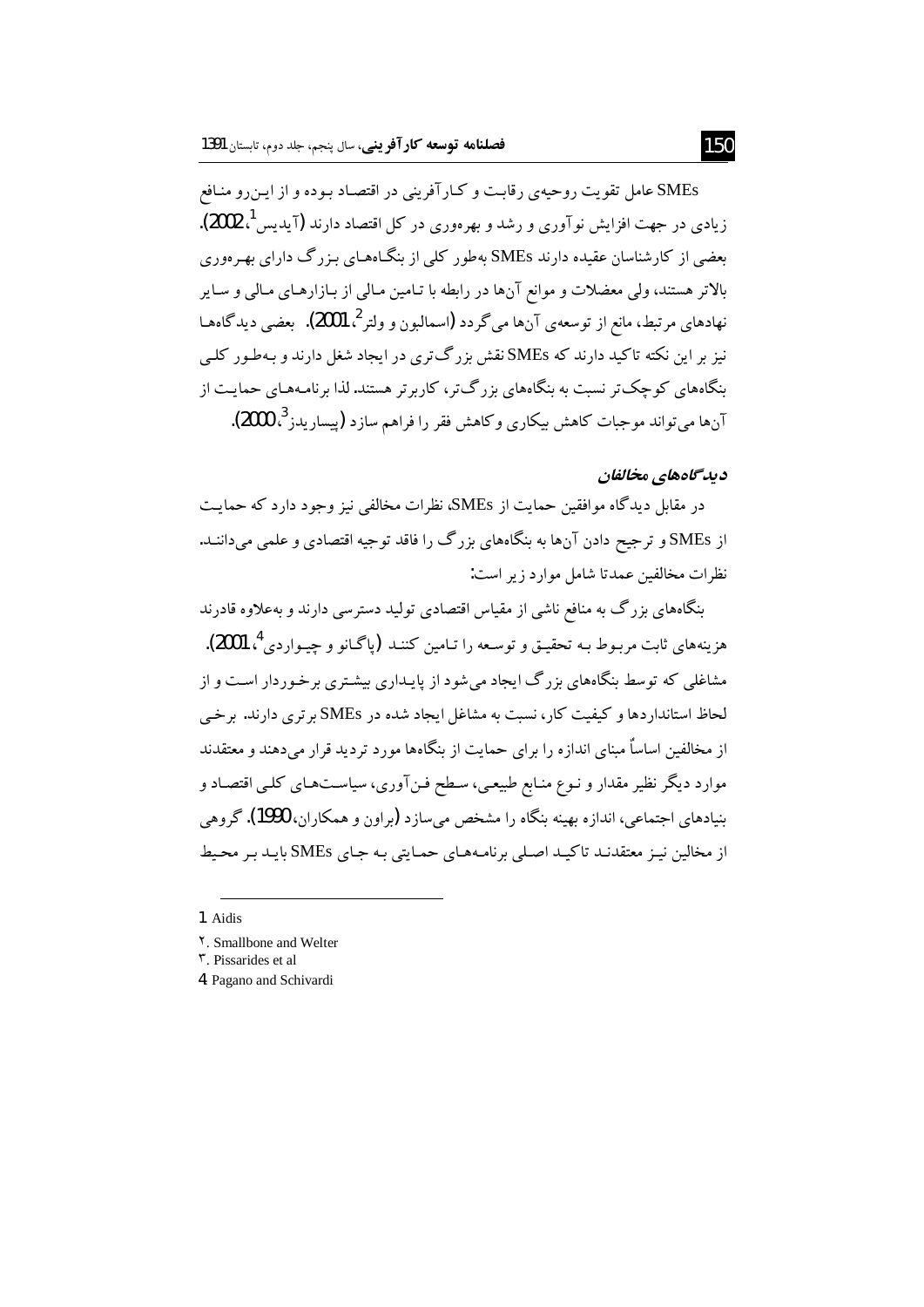کسبوکار باشد. هزینههای پایین ورود بـه بـازار، کـاهش مقـررات دسـت و پـاگیر، تقویـت حقوق مالکیت و دسترسی آسان بنگاهها به منابع مالی از خصوصیات یک محیط کسبوکار مناسب است کـه مـی توانـد بـه هـر دوی SMEs و بنگـاههـای بـزرگ کمـک کنـد (بـک و همكاران <sup>1</sup>،2005).

هر چند دیدگاههای موافقان و مخالفان SMEs در ایجاد اشتغال مرور شد اما یا توجیه به نقش پررنگ SMEs در کشورهای پیشرفته می توان نتیجه گرفت کـه بنگـاههـای کوچـک اقتصادی اهمیت ویژهای در تعادل اقتصادی دارند. جایگاه موسسـات کوچـک کـه بعضـاً در بخش خدمات و باز رگانی فعالیت دارند، از این جهت دارای اهمیت است که سهم عمیدهای از بازار را به خود اختصاص داده و گروه عظیمی در این موسسات مشغول به کار هستند. ایـن گونه موسسات به تناسب خود رشد می کنند. رشد آنها معمولا قائم به سرمایه نیست و در این میان ابتکار، استفاده از فرصتهای مناسب و بکارگیری شیوههای مناسب بازاریابی از اهمیت و بژهای بر خوردار است.

همچنین بنگـاههـای کوچـک و متوسـط از انعطـاف پــذیری بیشـتری برخـوردار بـوده و کارآفرینی، خلاقیت و نوآوری بیشتری در آنها صورت می پـذیرد.ایـن بنگـاههـا راحــتتـر می توانند خود را با تغییرات پرشتاب محیطــــی تطـابق داده و نسـبت بـه مولفـههـای محیطـی همچون عوامل اقتصادي، اجتماعي، تكنولوژيكي، سياسي، و قـانوني سـريع تـر واكـنش نشـان دهند. یکی از بسترهای مناسب برای توسعهی کارآفرینی، ایجاد بنگاههای کوچک ومتوسط است. در قرن بیستویکم، SMEs منشـاء اصـلی اشـتغال مولـد و تمهیـد محـیط کـار آفرینی، تسریع در خلاقیت و نوآوری و گشایش فرصتهای نوین تجاری محسوب می شوند. پس با توجه به آنچه بیان شد نقش SMEs در کـارآفرینی و اشـتغال مـورد تاکیـد قـرار گرفـت. بـا توجه به اهمیت موضوع بخش بعدی ادبیات موضوع را در این زمینه مرور می کند. ملکي نژاد (1385)، در مقاله اي با عنوان "تحليلي بر نقش صـنايع کوچک و متوسـط در

<sup>1.</sup> Beck et al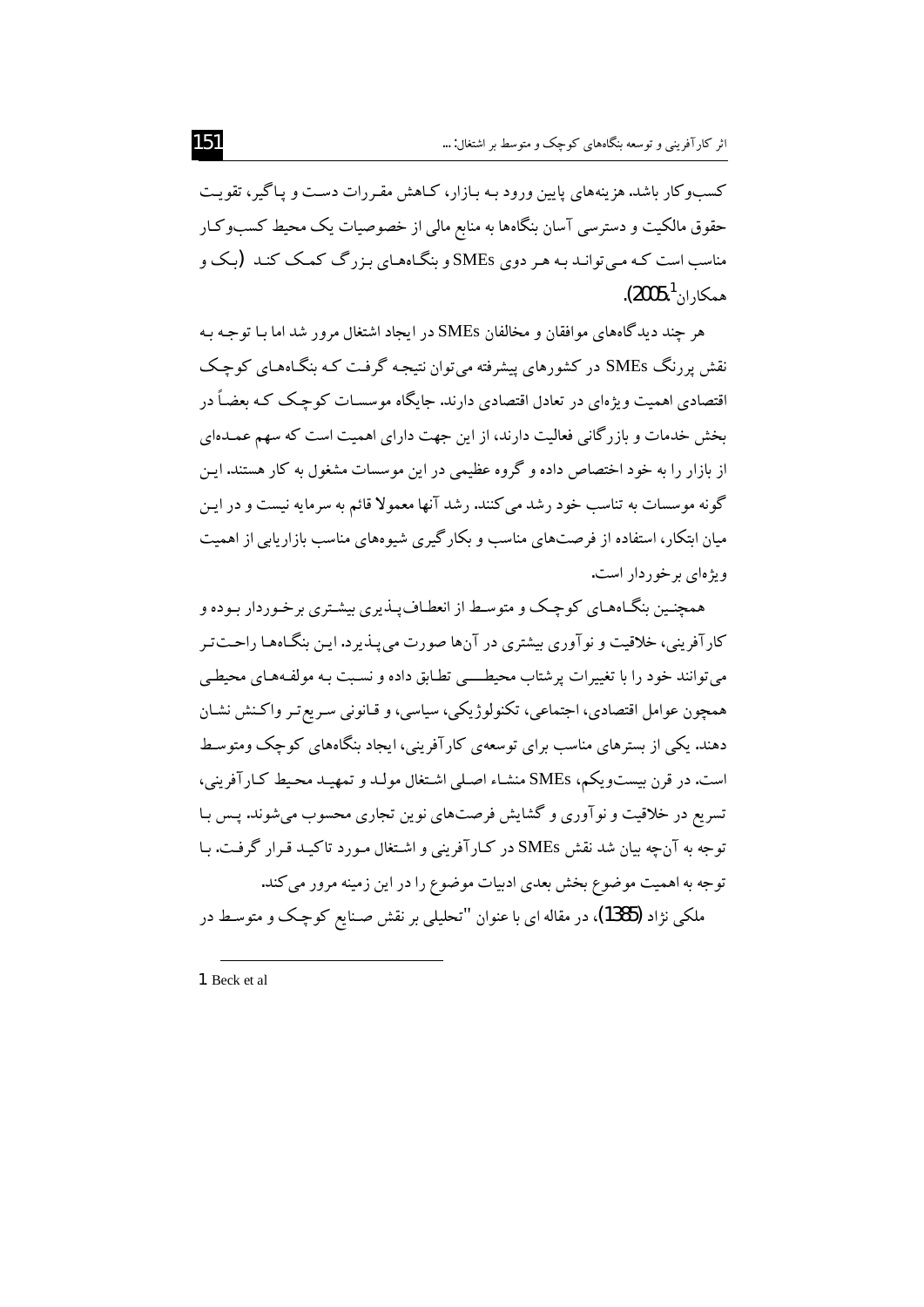توسعهي اقتصادي" چنين نتيجه گيري مي كند كه صـنايع كوچـك و متوسـط از طريـق چهـار کانال کارآفرینی، نوآوری و تغییر فنآوری، پویایی صنعت و در نهایـت ایجـاد فرصـتهـای شـغلي و افـزايش درآمـد بـر اقتصـاد جهـاني تـاثير گذارنـد. توسـعهي صـنايع كوچـك و تکنولوژی های متوسط، می تواند به عنوان استراتژی مناسب برای کشـورهای در حـال توسـعه مطرح باشد و از طریق رفع فقر، افزایش در آمد، ایجاد فرصتهای شغلی برای نیـروی انسـانی غیرماهر، انباشت سـرمایه از طریـق افـزایش بـازدهی، بهبود بهـرووری در بخـش روسـتایی و همچنین از طریق جلوگیری از گسترش شهرنشینی و مهـاجرت بـی رویـه بـه فرآینـد توسـعه کشورهای جهان سوم از ابعـاد اقتصـادی و اجتمـاعی کمـک نمـوده و رشـد اقتصـادی ایـن كشورها را تسريع بخشد.

فیض پور و پوش دوزباشی (1387)، در مطالعـهی خـود در مـورد بنگـاههـای کوچـک ومتوسط با رشد سریع و سهم آنها در ایجاد اشتغال بیان می کند کـه هرجـا نـام ایـن بنگـاههـا بر ده شدهاست، اشتغال و کارآفرینی از اصلی ترین هدف توجه بـه ایـن بخـش بـودهاسـت. او نشان میدهد که با افزایش انـدازهی بنگـاه سـهم آنهـا در ایجـاد اشـتغال کـاهش مـییابـد و همچنین بنگاههای کوچک و متوسط با رشد سریع نقشبی اساسبی را در ایجاد اشتغال در صنایع تولیدی ایران ایفا کردهاند. این بنگاهها اگرچه کمتر از 10%از تمام بنگاههای موجود را تشکیل دادهاند، اما توانستهاند سن 55 تا 80 درصد اشتغال ناخالص ایجاد نمایند.

هزار جریبی (1384)، در یک بررسی توصیفی به این نتیجه رسیدهاست کـه کـارآفرینی موجب اشتغال می شود و از سطح بیکاری جامعه می کاهد. هم چنین کیفیت زنـدگی را بهبـود مي بخشد و بـه ابـداع و توسـعهي كالاهـا و خـدمات جديـد مـي پـردازد. كـارآفريني موجـب بهرهبرداری از منابع و فعال شدن آنها برای بهـرهوری عظـیـم ملـی مـیشـود و موجـب توزیـع متناسب درآمد می شود و اضطراب های اجتماعی را به آرامش تبدیل مبی کنـد. کـارآفرینی موجب سود و رفاه اجتماعي از طريق دولت مي شود.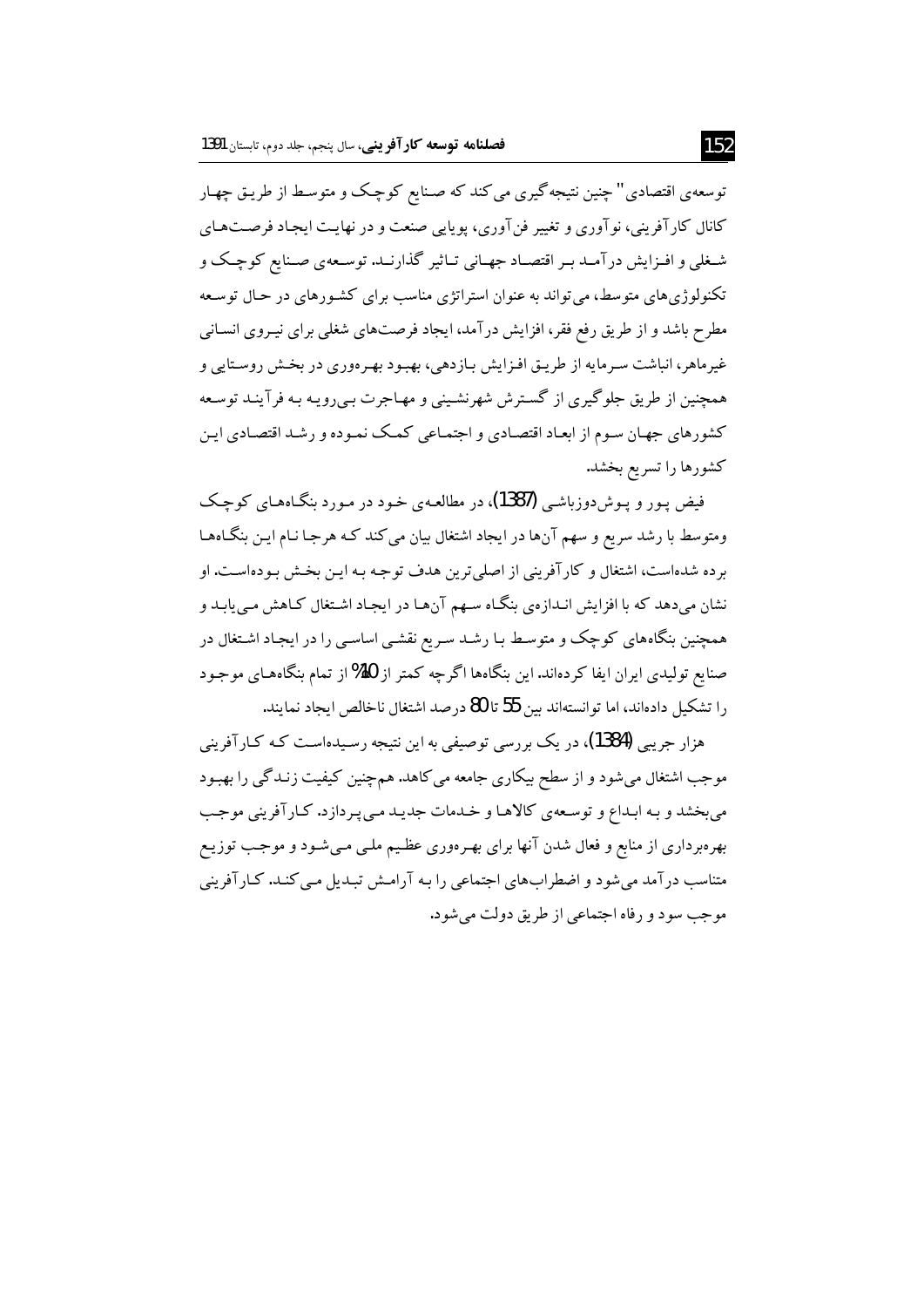ت<sub>ه ،</sub>سا<sub>ی، و</sub> کائو <sup>1</sup> (2011)، ضمن ارائـه یـک مطالعـه تجربـی در مـورد تـایوان، بـه ارزیـابی سیاستهای کارآفرینی در بنگاههای کوچک و متوسط برداختهاند.از نظر آنها بنگـاههـای کوچک و متوسط نقش حیاتی در ایجاد اشتغال ایفا می کنند. همچنـین کـار آفرینی بـه عنـوان موتور رشداقتصادی و توسعه اجتماعی مدنظر است. به همین دلیل دولتها باید سیاستهای جامع کـارآفرینی را مـورد توجـه قـرار داده و آنهـا را بـه صـورت مناسـب بـرای توسـعهی بنگاههای کوچک و متوسط به کار گیرند. نتایج حاصل از این مطالعـه نشـان مـی دهـد کـه بـا ارائه خدمات مشاوره و اطلاعات، فراهم كردن حمايتهاي مالي و ايجاد پايگـاههـاي دانـش، دولتها می توانند نرخ موفقیت کار آفرینی را افزایش داده و افراد را برای ایجاد بنگـاههـای کوچک و متوسط تشویق کنند، این امر تسهیل رشد اقتصادی و در نتیجه افـزایش اشـتغال را به دنبال دار د.

, وحا $^2$  (2004)، یا بیان این که ارز پایی اثر کیار آفرینی پس توسیعهی اقتصادی در مطالعیات قبلبی چنیدان مورد توجیه قبرار نگرفتهاست، سعی دارد با استفاده از نقیش خوشیهها اثیر کـارآفرینی را بـر توسـعه ارزیـابی کنـد. براسـاس نتـایج بدسـت آمـده، بـین کـارآفرینی و ر شداقتصادی یک ارتباط مثبت وجود دارد. همچنین کـارآفرینی در تغییـرات سـاختاری اقتصاد نقش مهمی ایفا می کند.

بروسما و گاتر <sup>3</sup> (1997)، در مطالعه<sub>ی</sub> خود بـه نـام ایجـاد و نـابودی شـغل در بنگـاههـای کوچک به بررسی تفاوت اشتغال در بنگاههای کوچک وبزرگ پرداختهاند. محققین بـه ایـن .<br>نتیجه رسیدهاند که میزان اشتغال در بنگاههای کوچک بیشتر از بنگـاههـای بـزرگ اسـت و اشتغال در بنگاههای کوچک از ثبـات بیشـتری برخـوردار اسـت و در زمـانهـای بحرانـی و رکود، بنگاههای کوچک بیشتر می توانند شغل ایجاد کنند.

بدین ترتیب در بیشتر مطالعات موجود بر رابطهی بین کارآفرینی و اشتغال تاکیـد داشـته

<sup>1.</sup> Tsai and Kuo

<sup>2.</sup> Hector O.Rocha

**T.** Broersma and Gautier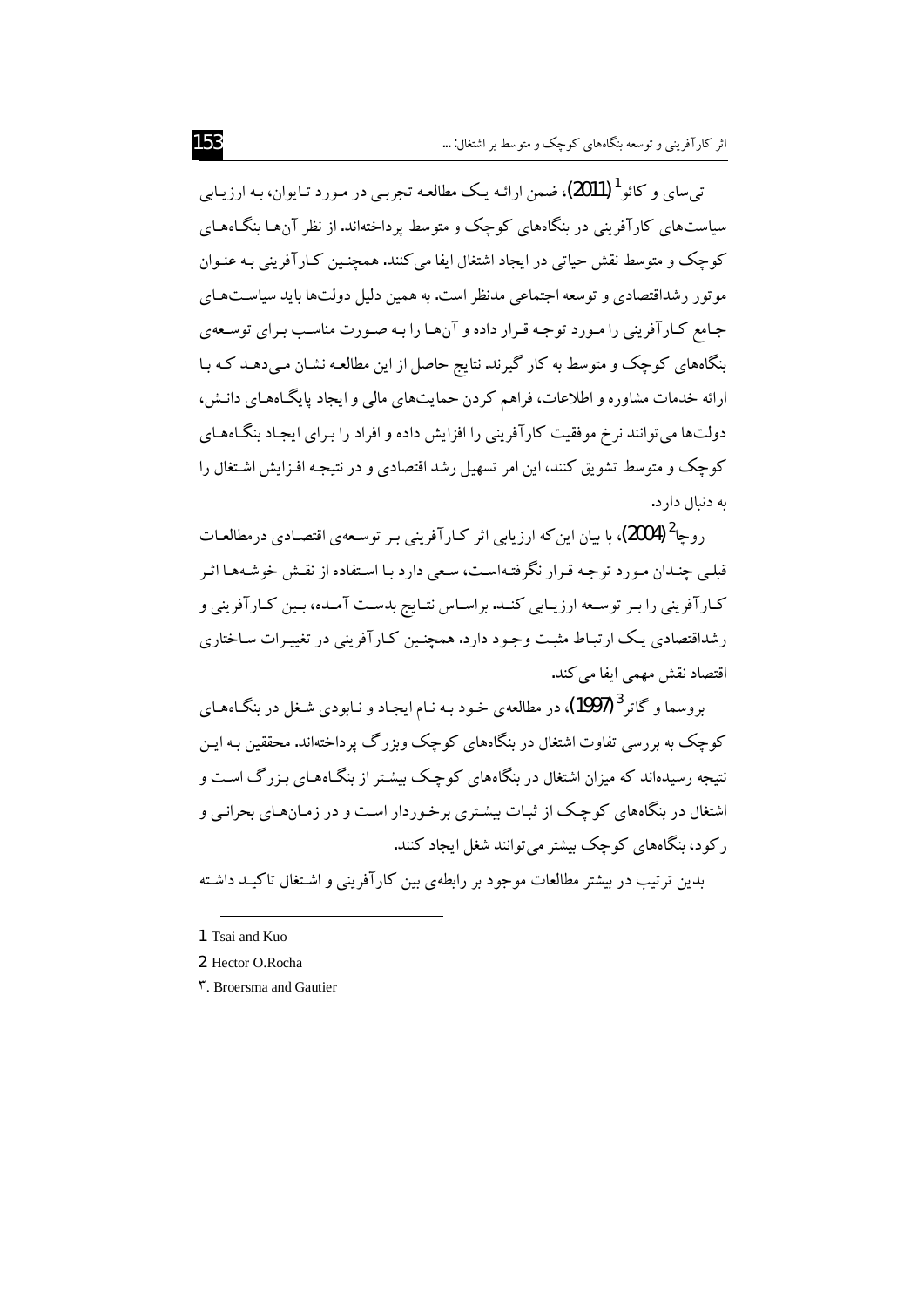است، با این حال بر اثر گذاری متقابـل کـارآفرینی و SMEهـا بـر ایـجـاد اشـتغال مولــد کـمتـر تاکید شدهاست. این مطالعه سعی دارد این شکاف را برای کشورهای درحال توسعه پر کند.

# ارائه الگوي پژوهشي

در این مطالعه برای تعیین عوامل موثر بر اشتغال در کشورهای مورد بررسی از یک نـوع تابع تولید یعنی تابع تولید کاب-داگلاس استفاده شدهاست. در حالت کلبی تحت شـرایطی که فقط دو عامل تولید سرمایه(K) و نیروی کار (L) وجود دارد، ایـن الگـو بـه صـورت زیـر تعريف مي شود (ازوجي و همكاران، 1384):

$$
Q = AL^{\alpha}K^{\beta}
$$
 (1)

دررابطه فوق Q سطح ستاده،A ضريب ثابت، a و B به ترتيب كشش توليـد نهـادههـاي نیروی کار و سرمایه است. این تابع حالت ابتدایی است اقتصاد کلان هم مـورد اسـتفاده قـرار می گیرد. اکنون برای برآورد اثـر متغیرهـای مـورد بررسـی الگـوی لگـاریتمی تـابع تولیـد بـه صورت زير تصريح مي شود:

> $\ln O = \ln A + \alpha \ln K + \beta \ln L$  $(2)$

به غیر از متغیرهای معرفی شده در الگوی **(2)** متغیرهـای دیگـری نیـز مـی توانـد تولیـد را تحت تاثیر قرار دهد. به ویژه کشورهای در حال توسعه که در مرحلهی گذاراقتصادی بـه سـر می برند، تلاش دارند تا با تمرکز بر متغییرهای اقتصادی مهمبی نظییر آزادسازی اقتصادی، کار آفرینی، توسعه بنگاههای کوچک و متوسط، ارتباطـات و اطلاعـات، سـرمایه گـذاری و اشتغال به توسعهی پایدار دست پابند و این متغیرها نقش با اهمیتی را در اشتغال، تولید و رشد این کشورها بازی می کند (لاساگنے <sup>1</sup>، 2011 و اولاویولا و اوکیادوا<sup>2</sup>،2010).البته متغیرهیای مهم دیگری مانند دستمزد نیز بر روی سطح اشتغال تاثیر گذارند ولی در مدل مـا بـا توجـه بـه اهداف مورد بررسی وارد مدل نمی شوند. چارچوب کلی الگو به صـورت زیـر قابـل تعریـف

<sup>1.</sup> Lasagni

<sup>2.</sup> Olayiwola and Okodua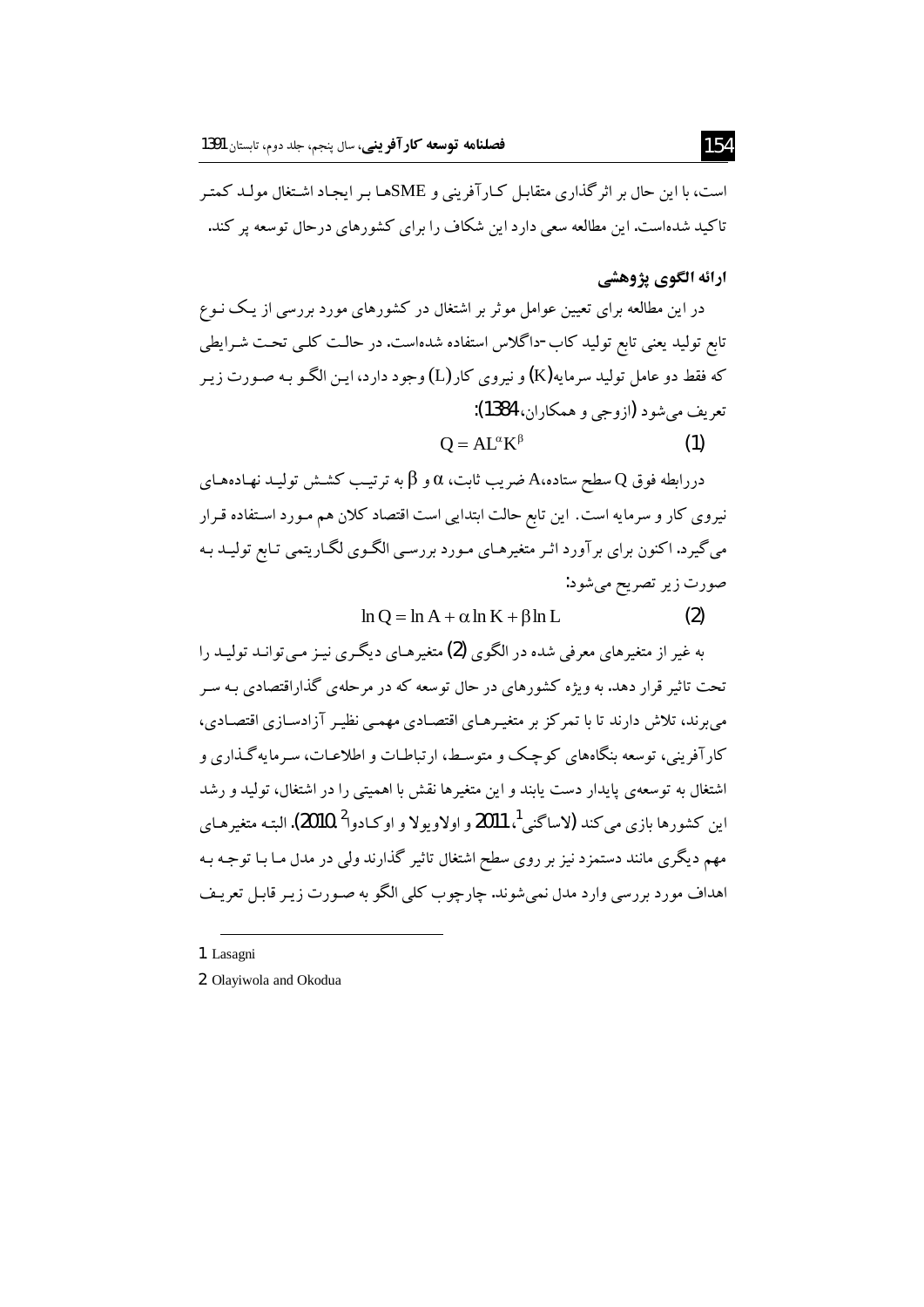است:

#### $(3)$  $Q = f(L, K, H, OP, SMEs, TEA)$

که در آن Q بیانگر تولید ناخالص داخلی، L اشتغال یا کل نیروی کار در سطح کلان، K متغیر موجودی سرمایه، H تشکیل سرمایه انسـانی،OP بـاز بـودن اقتصـاد، SMEs بنگـاههـای کوچک و متوسط و TEA بیـانگر شـاخص کـارآفرینی اسـت.افـزایش کـارایی و بهـرهوری عوامل اقتصادي، افزايش اشتغال و رشد اقتصادي از جمله اهداف اقتصادي است. بنابراين، رگرسيون لگاريتم خطي مدل رشد اقتصادي در قالب يـک الگـوي لگـاريتمي

تولید به صورت زیر تصريح می شود:  
\n
$$
\alpha + \beta_1 Log L_t + \beta_2 Log K_t + \beta_3 Log H_t + \beta_4 Log OP_t +
$$
\n(4)

$$
\beta_5 \text{LSME}_t + \beta_6 \text{LogTEA}_t + U_t
$$

که در آن ،U عامل اخلال است. اکنون هدف ایجاد یک چارچوب مبتنی بـر ارتبـاط بـین کارآفرینی، SMEs و اشتغال در اقتصاد کشور است، تا بر اساس آن این فرضیه آزمـون شـود که تعمیق فرایند خصوصی سازی منجر به رشد اشتغال می گردد. برای ایجاد ارتباط میان متغیر اشتغال با متغیر خصوصیسازی و سایر عوامل تعیین کنندهی آن میتوان با نرمالیزه کردن تابع تولید (3) نسبت به نیروی کار $(L)$  معادله اشتغال مورد نیاز را اسـتخراج کـرد، بـه طـوری کـه طبق تعريف:

$$
LogL = \frac{-1}{\beta_1} \alpha + \frac{1}{\beta_1} LogY - \frac{\beta_2}{\beta_1} LogK - \frac{\beta_3}{\beta_1} LogH - \frac{\beta_4}{\beta_1} LogOP
$$
\n
$$
-\frac{\beta_5}{\beta_1} LogSME - \frac{\beta_6}{\beta_1} LogTER - \frac{1}{\beta_1} U
$$
\n
$$
LogL_t = \alpha_s + \alpha_1 LogQ_t + \alpha_2 LogK_t + \alpha_3 LogH_t + \alpha_4 LogOP_t
$$
\n
$$
LogL_t = \alpha_s + \alpha_1 LogQ_t + \alpha_2 LogK_t + \alpha_3 LogH_t + \alpha_4 LogOP_t
$$
\n
$$
\alpha_5 LogSMEs_t + \alpha_6 LogTER + V_t
$$
\n
$$
\delta = \frac{\alpha_5 LogSMEs_t}{\alpha_5 LogSMEs_t + \alpha_6 LogTER + V_t}
$$
\n
$$
Var = \frac{\alpha_5 LogSMEs_t}{\alpha_5 LogSMEs_t + \alpha_6 LogTER + V_t}
$$
\n
$$
Var = \frac{\alpha_5 LogSMEs_t}{\alpha_5 LogSMEs_t + \alpha_6 LogTER + V_t}
$$
\n
$$
Var = \frac{\alpha_5 LogSMEs_t}{\alpha_5 LogSMEs_t + \alpha_6 LogTER + V_t}
$$
\n
$$
Var = \frac{\alpha_5 LogSMEs_t}{\alpha_5 LogSMEs_t + \alpha_6 LogTER + V_t}
$$
\n
$$
Var = \frac{\alpha_5 LogSMEs_t}{\alpha_5 LogSMEs_t + \alpha_6 LogTER + V_t}
$$
\n
$$
Var = \frac{\alpha_5 LogSMEs_t}{\alpha_5 LogSMEs_t + \alpha_6 LogTER + V_t}
$$
\n
$$
Var = \frac{\alpha_5 LogSMEs_t}{\alpha_5 LogSMEs_t + \alpha_6 LogTER + V_t}
$$
\n
$$
Var = \frac{\alpha_5 LogSMEs_t}{\alpha_5 LogSMEs_t + \alpha_6 LogTER + V_t}
$$
\n
$$
Var = \frac{\alpha_5 LogSMEs_t}{\alpha_5 LogSMEs_t + \alpha_6 LogTER + V_t}
$$
\n
$$
Var = \frac{\alpha_5 LogSMEs_t}{\alpha_5 LogSMEs_t + V_t}
$$

فوق است. متغیر بازبودن اقتصاد در معادله فوق می تواند بیانگر نقش بخش تجـاری بـر سـطح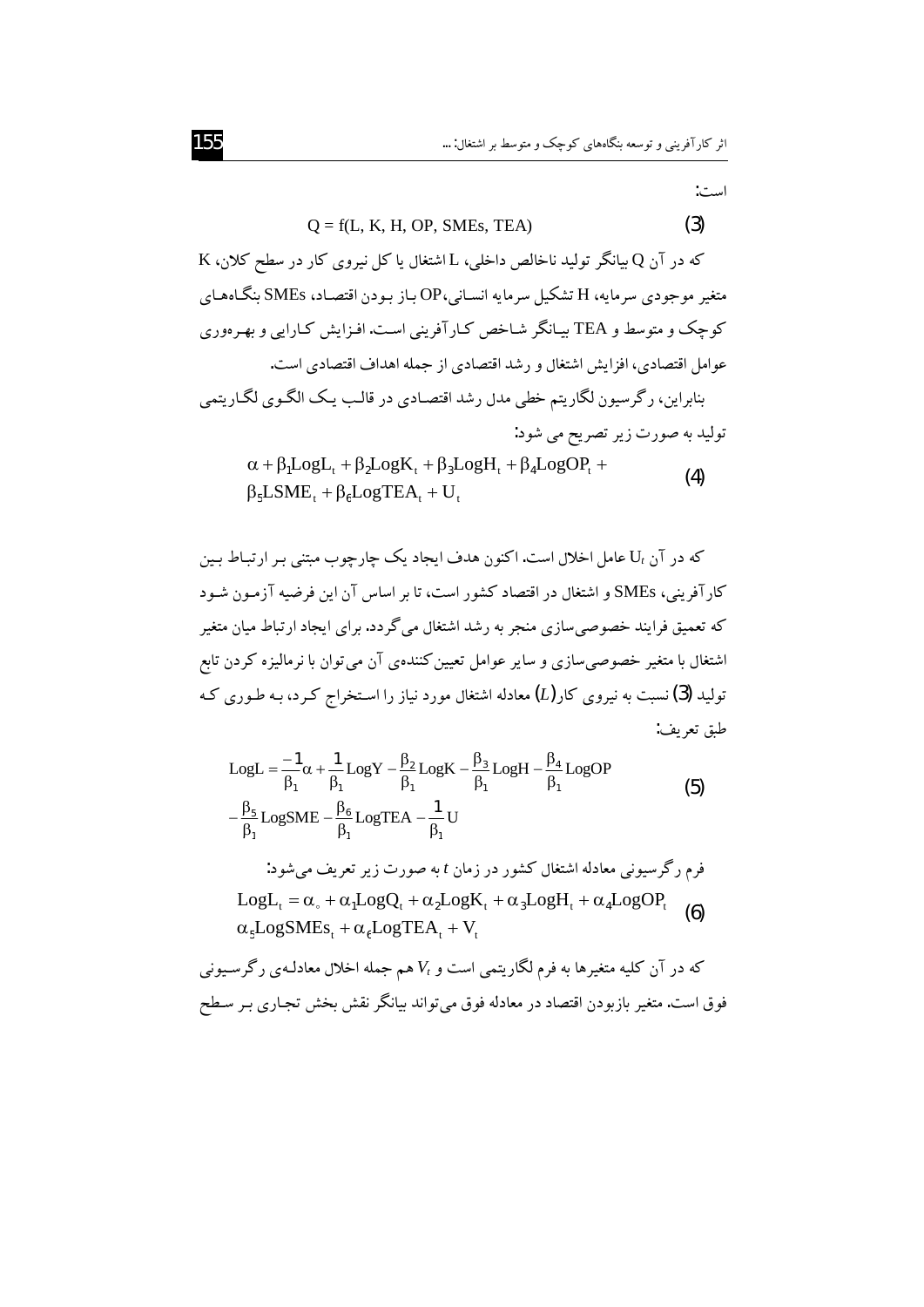اشتغال یک کشور باشد، و از طرفی توسعه صادرات هـم مـی توانـد بـه واسـطه تـامین منـابع و تجهیزات مهویژه از ناحیه آزادسازی در واردات کالاهای واسطهای و سرمایهای شکل بگیـرد (طیبی <sup>1</sup>، 1996). در واقع گسترش ظرفیتهای تولید داخلبی نیـاز بـه واردات سـرمایهای و در نتیجه آزادسازی در بخش تجارت دارد و نهایتاً گسترش بخش تجاری ازطریق آزادسـازی تجاری و افزایش واردات برسطح اشتغال اثرات مثبتی را ایجـاد مـی کنـد کـه مـی توانـد یکـی ازعوامل تعيين كننده و تاثير گذار برسطح اشتغال باشد.

از سوی دیگر جهانی شدن فرآیندی اجتنابناپذیر است که آزادسازی تجاری بـه عنـوان نماد اصلی آن پیش روی کشورهـا قـرار دارد. آزادسـازی تجـاری بـر بخـش هـای گونـاگون اقتصاد هر کشور آثاری را به واسطه تحرک آسان تر نهادهها، کالاها و خدمات در پی خواهـد داشت. یکی از نهادههای مهم در فرایند تولید در اقتصاد، نیروی کار است. پس آزادسـازی تجاری روی سطح اشتغال در هر کشوری تـاثیر گـذار اسـت. در مطالعـات نسـبت مجمـوع صادرات و واردات به تولید ناخالص داخلی به عنوان شاخصی برای آزادسازی تجاری مـورد استفاده قرار مي گيرد (ياربروف و ياربروف<sup>2</sup>، 2006).

با توجه به مطالب بخش 3 که اهمیت SMEs در ایجاد اشتغال را مورد تاکید قرار داد، در این مطالعه اثر SMEs در ایجاد اشتغال در کنار دیگر متغیرها مورد ارزیابی قرار گرفت. این متغیر سهم پنگاههای کوچک و متوسط از صادرات را نشـان مـی دهـد کـه از حاصـل ضـرب صادرات (گردآوری شده از پانک جهانی) در نسبتهایی که در مطالعهی تامیونیان (<sup>3</sup>2009) ارائه شده، بهدست آمدهاست. بنگاههای کوچک و متوسط یکبی از اجزای حیـاتی رشـد در .<br>اقتصادجهانی بوده و اهمیت آنها در رشداقتصادی کشورهای توسعه یافتـه و در حـال توسـعه بهخویی شناخته شدهاست. به دلیل توان بنگاههای کوچک و متوسط در شیرابط در حیال

1. Tayebi

2. Yarbrough and Yarbrough

3. Tambunan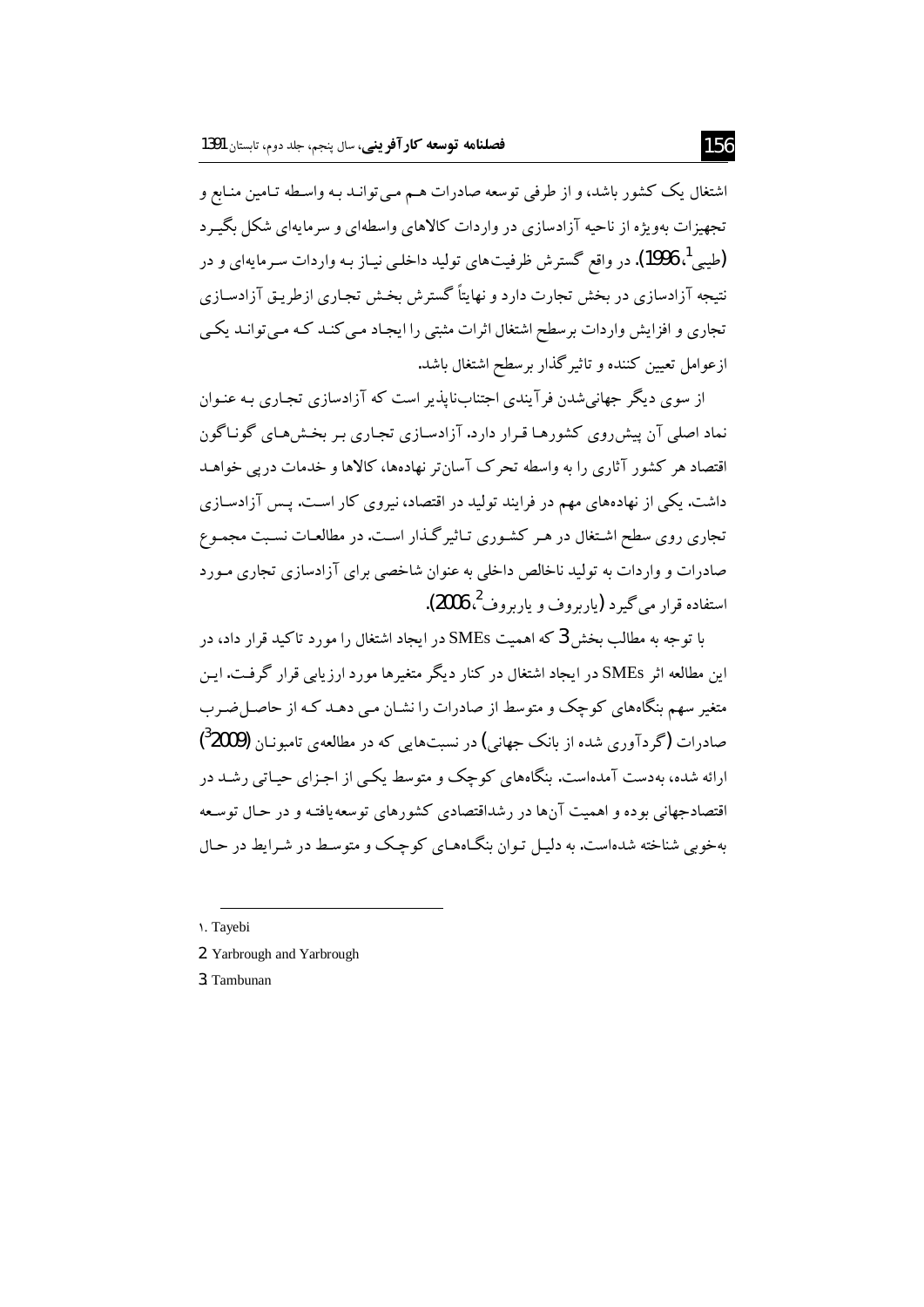تحول محیطی و گذر از بحرانهای اقتصادی، همچنین نقش این گونه بنگاهها در توسعه پایدار صنعتی، باید برنامهریزی در زمینههای مختلف فعالیت آنها مدنظر قرار گیرد. بسیاری از پژوهشگران بر این باورند که حل مشکل بیکاری، فقر، بی تـوازنی منطقـهای و دسـتیابی بـه توسعه صنعتی در کشورهای جهان سوم در گرو توسعه بنگاههای کوچک و متوسط در ایـن کشورها است. دلایل عمدهای که آنها برای این مطلب ارائه می کنند این است کـه، تاسـیس و توسعه بنگاههای کوچک و متوسط به منابع اندکی نیاز دارد و اغلب متکی بر منـابع داخلـی هستند. این بنگاهها از درجه اشتغالزایی بالایی و دارای قـدرت سـازگاری و انعطـاف پـذیری بالابي با شرايط محيطي برخوردار هستند (يک و همکاران، 2005 و گال1، 2010).

از متغیرهای مهم دیگری که در اشتغال نقش دارد کارآفرینی است.زمانی که کارآفرینان یک شغل جدید را شروع می کنند حداقل به یک پـا چنـد نیـروی اسـتخدامی نیـاز دارنـد تـا کارهای خود را سامان بخشند. کارآفرینان به علت قابلیت اشتغالزایی به کاهش نرخ بیکاری کمک می کنند. بنابراین، کار آفرینی می تواند زمینه ساز اشتغال نیروی کار پاشد و بیا استفاده از نوآوری به ایجاد اشتغال درجامعـه منجـر شـود.نتـایج بسـیاری از تحقیقـات در بسـیاری از کشورها نشان دهنده ارتباط مثبت بین کیار آفرینی و شغل است. حتبی در بعضبی از این بژوهش ها نشان داده شده است که بین کار آفرینی و در آمید سیرانه نینز ارتباط مثبت وجبود دارد (موجبکا<sup>2</sup>، 2009). برای بررسی ِ تاثیر کار آفرینی شاخص های زیادی وجود دارد که به علت کمبود داده، بسیاری ازآنها قابل استفاده نیستند. در ایـن مطالعـه بـا توجـه بـه ادبیـات موضوع تحقیق و دادههای در دسترس سعی شدهاست مهم ترین این شاخصها انتخـاب شـود. مهمترین شاخصی که توسط دیـدبـان جهـانی کـار آفرینی (GEM<sup>3</sup>معرفـی شـده، شـاخص TEA است که به صورت زیر محاسبه میگردد:(کلرک و همکـاران <sup>4</sup>، 2008 و ون اســتل و

- $1.$  Gal
- Y. Moiica
- 3. Global Entrepreneurship Monitor
- 4. Clercq et al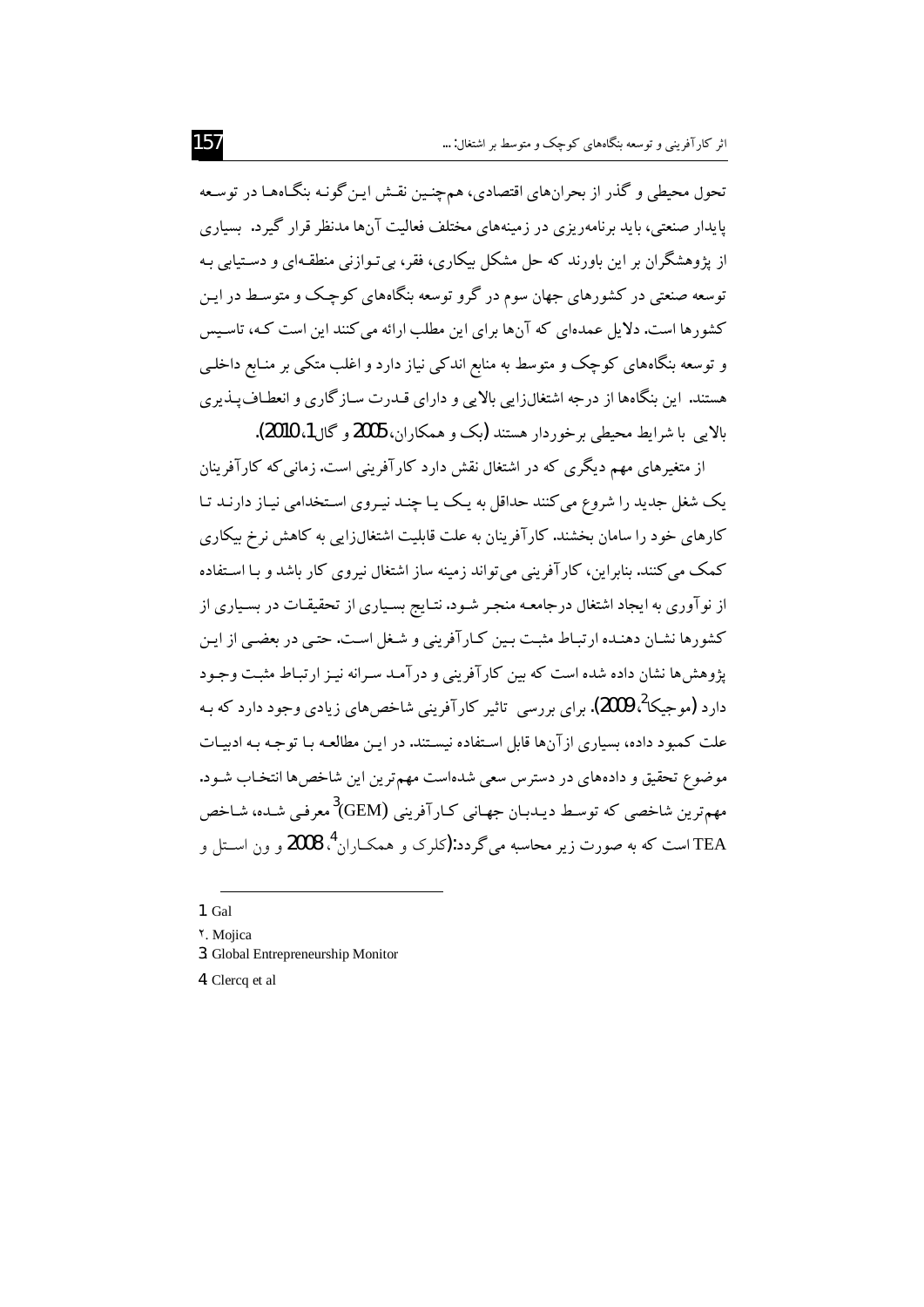$(2005\stackrel{1}{\ldots},\frac{1}{2})$ همكار ان

$$
TEA = \frac{POP_{Ni}}{POP_{Ti}}
$$

که در آن POP جمعیتبی از کشور در سن 18 تـا 64 کـه یـا در مرحلـه شـروع یـک کسبوکار و یا صاحب یک شغل در مدت کمتر از 42ماه هستند و POP<sub>Ti</sub> کـل جمعیـت کشور در سنین 18 تا 64 است. براساس مبانی نظری که در بالا اشاره شد، مـدلی را کـه بـرای بررسی اثر SMEها روی اشتغال در کشورهای مورد بررسی استفاده می کنیم به صـورت زیـر است. برای ارز بابی متغیرهای اثر گذار بر اشتغال رابطهی **(5)** با استفاده از دادههای تبایلویی كشورهاي چين، پاكستان، مـالزي، انـدونزي، ويتنـام، فيلييـين، هنـد، تايلنـد و سـنگاپور طـي 1998-2008 با استفاده از نرم افزار (Stata(۱۱) بر آورد شد.

در ابتدا بهخاطر اینکه در شاخص TEA حمعتی در نظر گرفتـه مـ شـوند کـه در مرحلـه شروع یک کسبوکار جدید هستند، ممکن است تصور شـود بـین ایـن شـاخص و SMEهـا ۔<br>تشابھی وجود دارد و ہم مەخاطر ارتباط نزدیک بین کار آفرینی و SMEها شاید این طـور در نظر گرفته شود که این دو با هم همهپوشانی داشته باشند. پس نمیتوان هردوی آنها را بـا هـم بررسی کرد، ولی همان گونه که در بالا توضیح داده شدهاست ما برای اندازه گیری SMEها در این مقاله از سهم این بنگاهها از صادرات استفاده کردهایم که در واقع خود به خود ارتباط سن این دو متغیر را از پین می برد. انتخاب این کشورها به دلیل محدودیت دستیابی به آمیار و دادهها به خصوص در ارتباط با شاخص SMEها است و هم به دلیل اینکه عمده این کشورها جزء کشورهای نوظهور و در حال توسعه هستند. نتایج حاصل از تخمین در قسمت (6)ارائـه شده است.

#### بافتهها

در این تحقیق، برای بر آورد مـدل از دادههـای تـابلویی <sup>1</sup>طـی دوروی زمـانی 2008-1998

<sup>1.</sup> Van Stel et al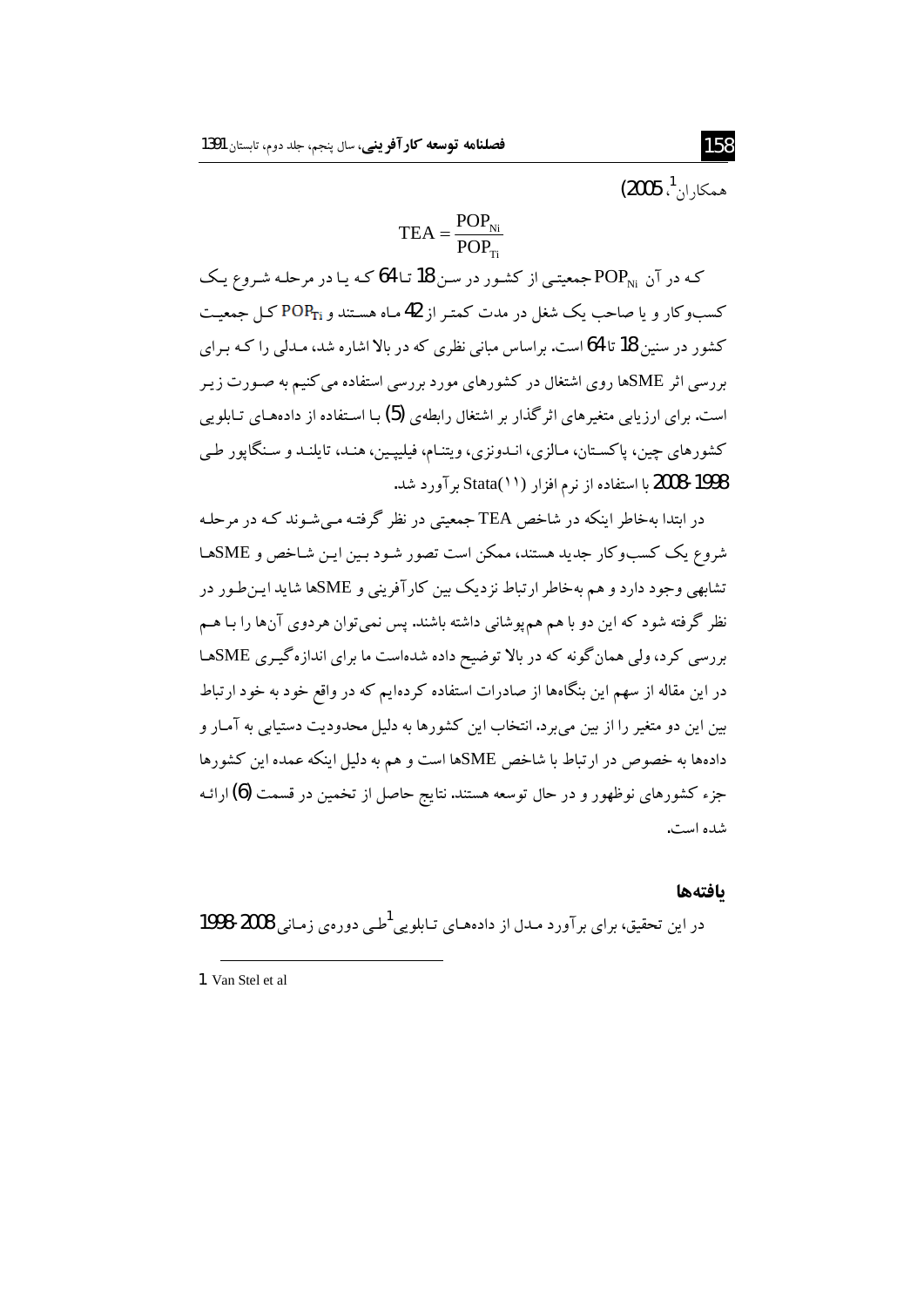منبع: برآوردهای تحقیق

استفاده شدهاست و دادهها برگرفتهشده از  $^2\text{WDI}(\check{\cdot} \cdot \check{\cdot})\text{ }^3\text{PW}\Gamma\cdot \check{\cdot} \check{\cdot}^2$ هسـتند. در ادبیات اقتصادسـنجي، اطلاعـات مربـوط بـه دادههـاي ادغـام شـده سـريiرمـاني و مقطعـي را دادههای تلفیقبی مبیiامنـد (یعنبی تلفیـق مشـاهدات مقطعـی کشـورهـا، خـانوارهـا و …طـی دورههای زمانی چند سـاله). دادههـای تلفیقـی بـه دو صـورت کلـی اثـرات ثابـت<sup>4</sup> و اثـرات تصادفی<sup>5</sup> آزمون می شود که بسته به نوع دادهها و مناسب بـودن مـدل بایـد از یکـبی از آنهـا استفاده نمود. برای این منظور از آزمون هاسمن، که در سال 1980ارائه شـده اسـت، اسـتفاده می شو د (گر جی و همکاران 1389).

با توجه به نتایج تخمین مدل و براساس آزمون هاسمن فرضیهی صفر رد مبی شـود. یعنبی روش اثرات ثابت مورد پذیرش قرار می گیرد. اما آمارهی LR که نتیجهی آزمـون واریـانس همسانی را نشان میدهد دلالت بر وجود ناهمسانی واریانس در مدل دارد لذا جهت رفع ایـن مشکل، از روش حداقل مربعات تعمیم،یافته ${\rm (GLS)}^{6}$ ) استفاده شدهاست. کـه نتـایج حاصـل از تخمین در حدول (1) آورده شدهاست.

| جنوں ۰، بر ورد مدن استعال                           |          |       |                                                   |  |
|-----------------------------------------------------|----------|-------|---------------------------------------------------|--|
| Pr >  z                                             | 1مار 20  | ضرايب | متغير                                             |  |
| 0/219                                               | -1/23    | -2/29 | cons                                              |  |
| 0/000                                               | 3/56     | 0/24  | lgdp                                              |  |
| 0/017                                               | 2/38     | 0/01  | lK                                                |  |
| 0/000                                               | 17/45    | 0/65  | <i><b>ISMEs</b></i>                               |  |
| 0/000                                               | $-12/22$ | -1/45 | <i>lOpenc</i>                                     |  |
| 0/152                                               | 1743     | 0/32  | <b>LTEA</b>                                       |  |
|                                                     |          |       |                                                   |  |
| Wald chi <sup>v(<math>\delta</math></sup> )=1521/27 |          |       | Prob > chi <sup><math>\gamma</math></sup> = 0/003 |  |
| LR chi <sup>(<math>\triangle</math></sup> )= 145/95 |          |       | Prob > chi <sup><math>\tau</math></sup> = 0/000   |  |

هدما -1- المدفره والمرافقة

1. Panel Data

2. World Development Indicator

**<sup>r</sup>**. Penn World Tables

 $\mathfrak{t}$ . Fixed Effects

°. Random Effects

**6.** Generalized Least Squares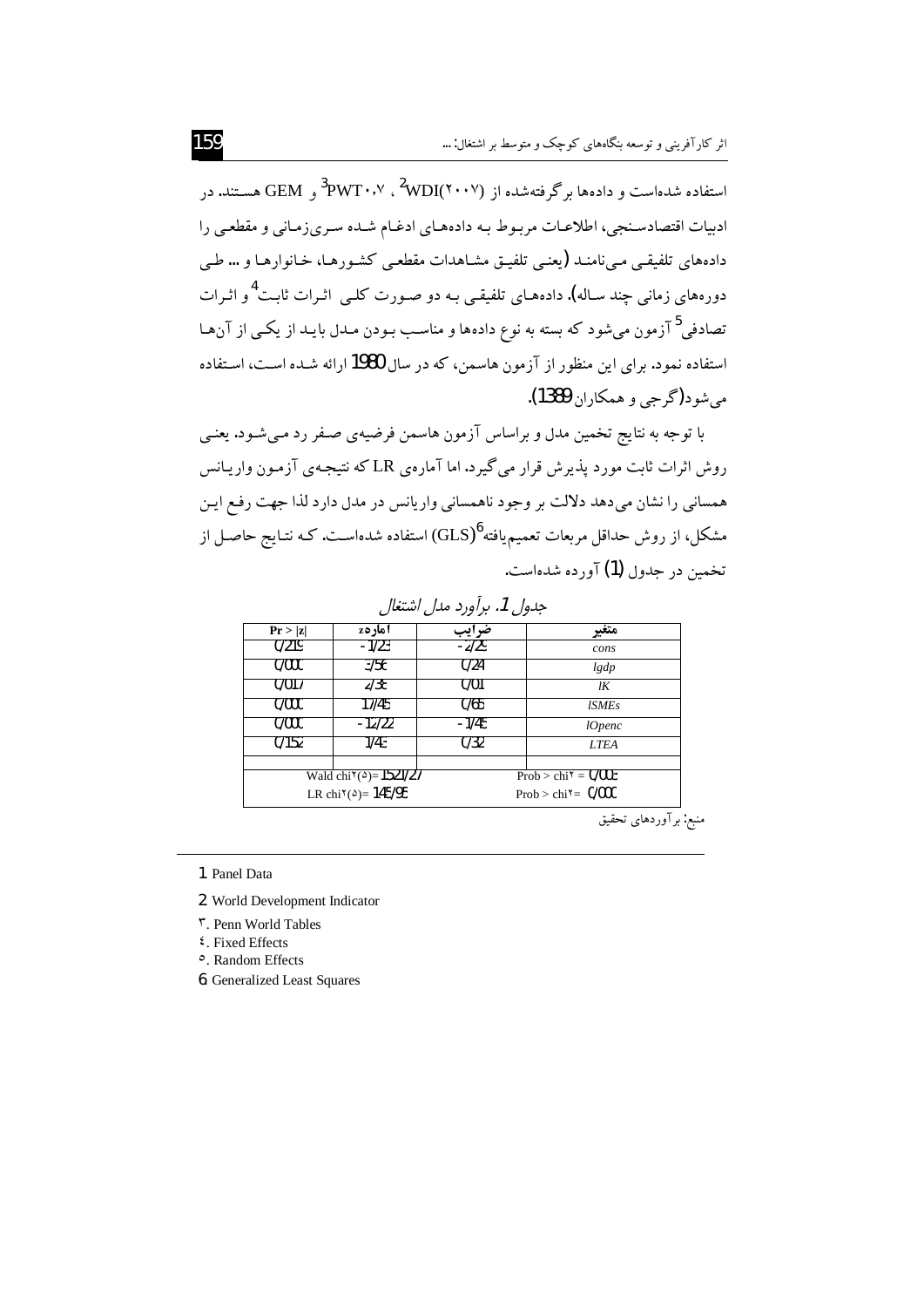مهمترين نتيجه بهدست آمده از اين معادله ضـريب مربـوط بـه گكـاريتم SMEهـا اسـت. کشش اشتغال نسبت به شاخص بنگاههای کوچک و متوسط در کشورهای مورد بررسی کـه سهم صادراتی این بنگاهها را نسبت به کل صادرات نشان می دهد، معـادل (0/65) اسـت. ایـن ضریب معنیدار و دارای علامت مثبت است. بدین لحـاظ چنـان چـه بنگـاههـای کوچـک در کشورهای مورد بررسی در در عرصه بینالملل حاضر شـوند، قـادر خواهنـد بـود عـلاوه بـر گسترش روابط تجاری، اشتغال را افزایش دهنـد و مشـکلات اشـتغال را نیـز برطـرف نماینـد. بنابراین می توان گفت ایجاد بنگاههای کوچک و متوسط در کشورهای مورد بررسبی مطـابق با دیدگاه موافقان حمایت از SMEs منجر به افزایش سطح اشتغال می شود.

در مقابل ضریب شاخص کارآفرینی در بین کشورها معنیدار نیست و اثـر خنثـایی را بـه دنبال دارد. با توجه به این نتیجه، چنین استنباط می شود کـه توسـعه کـارآفرینی کـه تکیـه بـر خلاقیت و نو آوری دارد چندان در این کشورها محسوس نیست.

GDP یکی دیگر از متغیرهای تاثیر گذار بر سطح اشتغال است کـه ضـریب آن در ایـن معادله (0/24) بر آورد شدهاست. که این نتیجه با انتظـارات تئوریـک سـازگار اسـت. پـس بـا افزایش ظرفیت اقتصادی این امکان وجود دارد که اشتغال را افزایش دهد.

InOPENC به عنوان شاخص جهانی شدن در معادله بالا از نظر آماری معنیدار است امـا ضرب آن منفی است(1/45-)، یعنی با بازشدن اقتصاد در این کشورها سطح اشتغال کـاهش می یابد. با توجه به استراتژیهای مختلفی که کشورها در بخش خارجی اتخاذ می کنند امکان بروز تورش وجود دارد به عنوان مثـال آزادسـازي تجـاري در برخـي از كشـورهاي درحـال توسعه سبب افزایش واردات و به دنبال آن کاهش سطح اشتغال می شود.

سرمایه نیز با توجه به نتایج بدست آمده ارتباط مثبتی را با اشتغال نشان میدهد، اما از نظر عددی مقدار آن اندک است که می تواند به دلیل وجـو د شـرایط و سـاختارهای متفـاوت بـین کشورهای مورد بررسی باشد.

#### بحث و نتيحه

امروزه توسعه اقتصادی بر پایهی نیو آوری، خلاقیت و دانیش استوار است. در این پین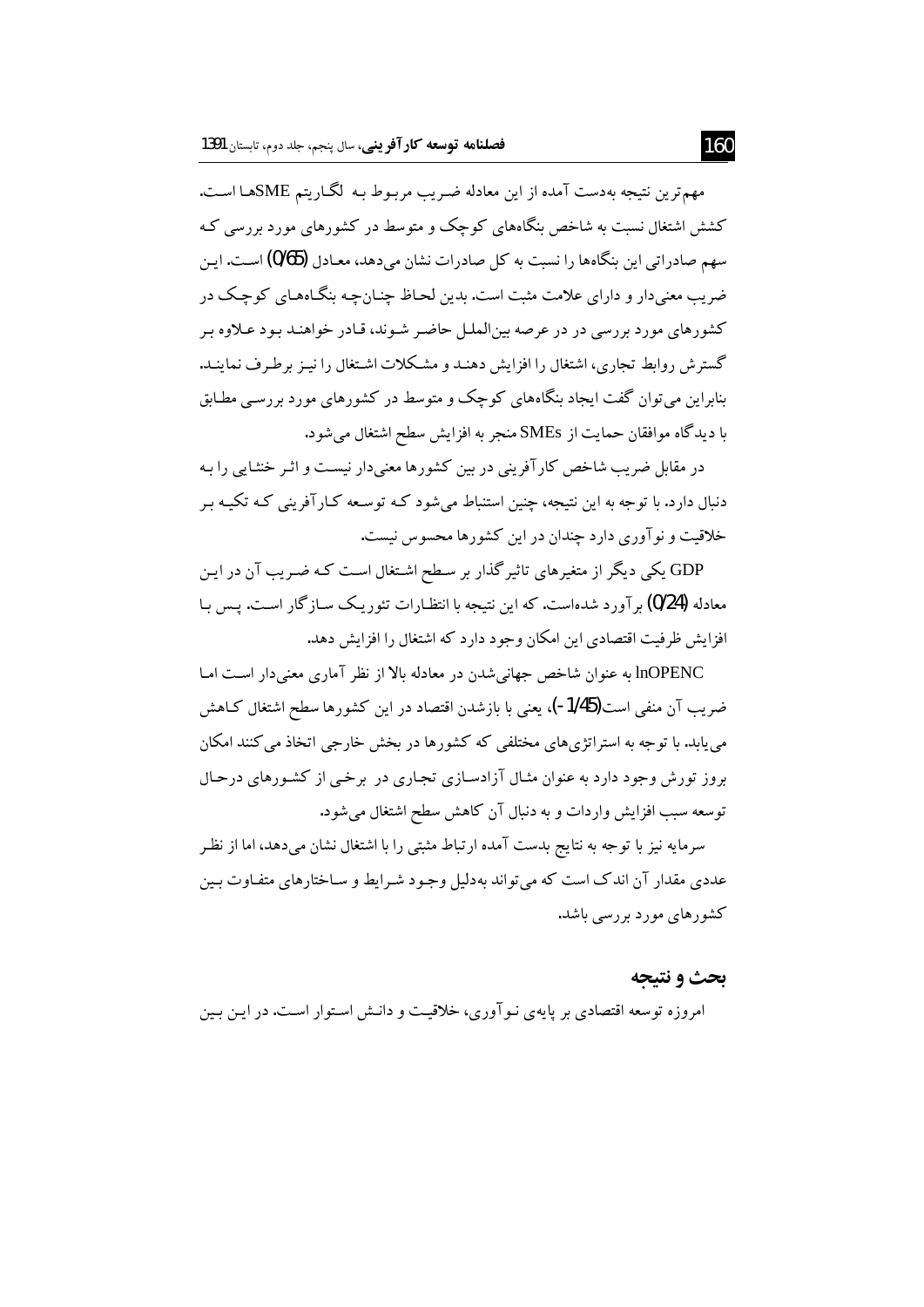کارآفرینان به طور خاص نقش موثری در فرآیند توسعه اقتصادی دارند همه بر این باورند ک کار آفرینی مو تو ر محرکه ی توسعه اقتصادی کشورهای توسعه یافته و در حال توسعه است از طرفی بنگاههای کوچک و متوسط یکی از اجزای حیاتی رشد در اقتصاد جهـانی و توسـعهی يايدار صنعتى هستند.

کارآفرینان به واسطهی ویژگیها و قابلیتهایی که دارند می توانند فعالیتهای خود را بـا ایجاد بنگاههای کوچک و متوسط شروع نمایند.این بنگـاههـا از طریـق ایجـاد فرصـتـهـای شغلی مناسب زمینههایی را برای دستیابی به رشد و توسعهی پایدار فراهم می کنند.

هدف این مطالعه بررسی عوامل تاثیر گذار بر سطح اشتغال بـا تاکیــد بـر نقـش SMEs و کارآفرینی در برخی از کشورهای در حال توسعه (چین، پاکستان، مـالزی، انـدونزی، ویتنـام، فیلیپین، هند، تایلند، سنگاپور) طی دوروی زمانی 2008-1998 است. به این منظور با استفاده از دادههای تابلویی و روش حداقل مربعـات تعمـیـم یافتـه اثـر شـاخص SMEs، کـارآفرینی، تولید ناخالص داخلی، شاخص آزادسازی تجاری و سرمایه بـر سـطح اشـتغال در کشـورهای موردنظر ارزیابی شد. نتایج نشان میدهد که از بین متغیرهای ذکر شده SMEها بیشـترین اثـر را بر سطح اشتغال دارد از این رو در تدوین سیاستهای بیازار کیار بایید بیه این نکتبه توجیه ویژهای شود. همچنین با توجه بـه ضـرائب مربـوط بـه کـار آفرینی، تولیـد ناخـالص داخلـی و سرمایه، این متغیرها اثر مثبتی بر سطح اشتغال دارند. اما شـاخص آزادسـازی تجـاری رابطـهی معکوسی با اشتغال دارد. ضریب مربوط به شاخص SMEs معادل (0,65) است. به اعتبار ایـن ضریب مبی تـوان گفـت امـروزه توسـعه بنگـاههـای کوچـک و متوسـط اقتصـادی بـه عنـوان راهکاری جهت افزایش سطح اشتغال و همچنین عبور از دورهی گـذار بـرای کشـورهای در حال توسعه توصيه مي شود.

## بيشنهادها

براساس نتايج بهدست آمده مبنى بر كشش بالاي اشتغال نسبت به شاخص SMEs توصـيه می شود دولتها حمایت از بنگاههای کوچک و متوسط را در برنامههای توسعهی اقتصادی مورد توجه قرار دهند. همچنین به دلیل اثریذیری بالای اشتغال از سطح کارآفرینی بهتر است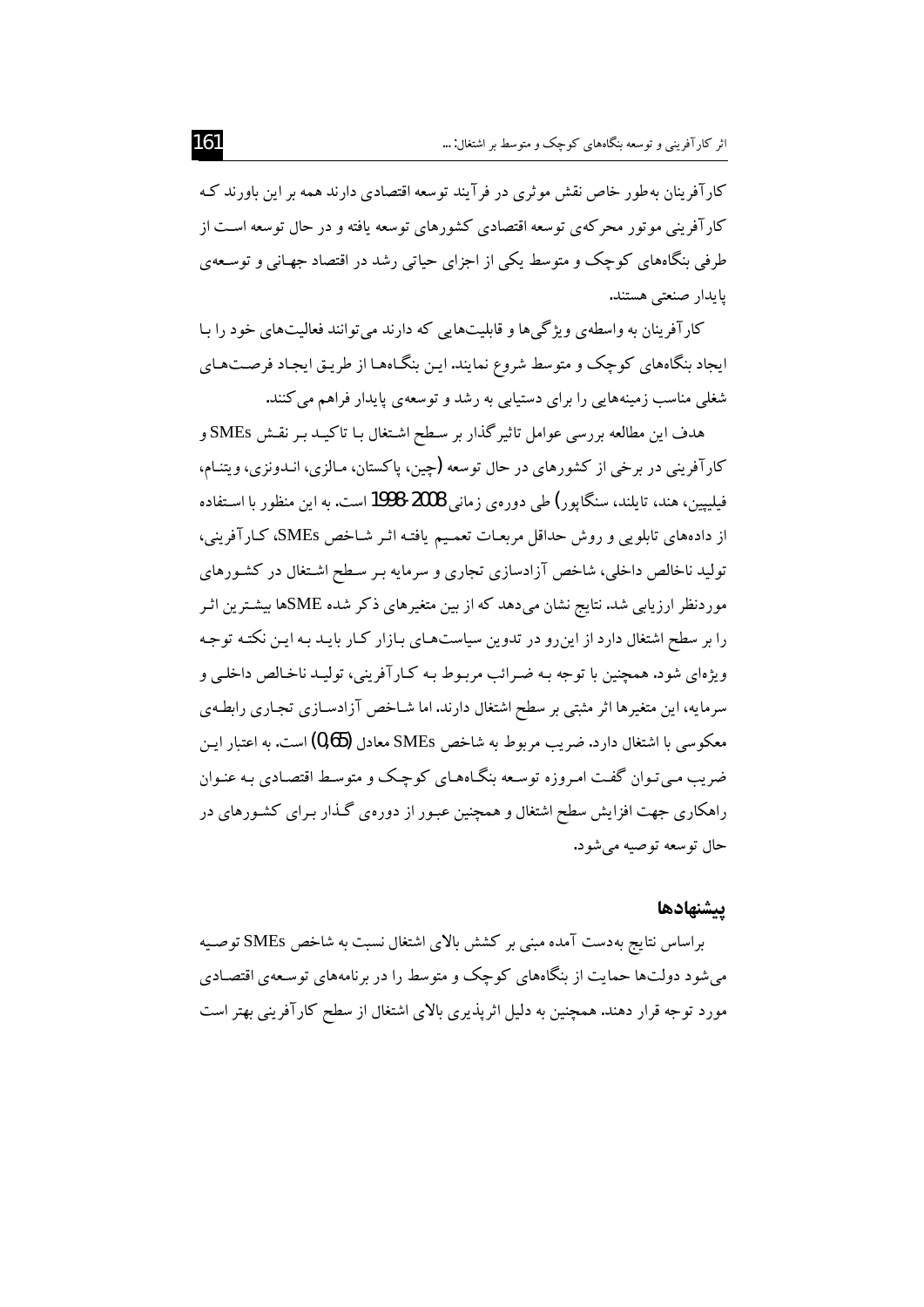در تدوین سیاستهای بازار کار به این عامل توجه ویژهای شود. با توجه بـه ایـن کـه در ایـن مطالعه ضریب متغیر کارآفرینی معنیدار نبود، پیشنهاد میگردد در مطالعههای بعدی از سـایر شاخصهای کارآفرینی استفاده گردد و اثـر آنهـا بررسـی شـود.از دیگـر راهکارهـای لازم برای افزایش سطح اشتغال و تسـریع رشـد اقتصـادی مـی تـوان بـه اسـتفاده از تکنولـوژیهـای پیشرفته و ایجاد فضای مطمئن برای رشد و سرمایهگذاری اشاره کرد.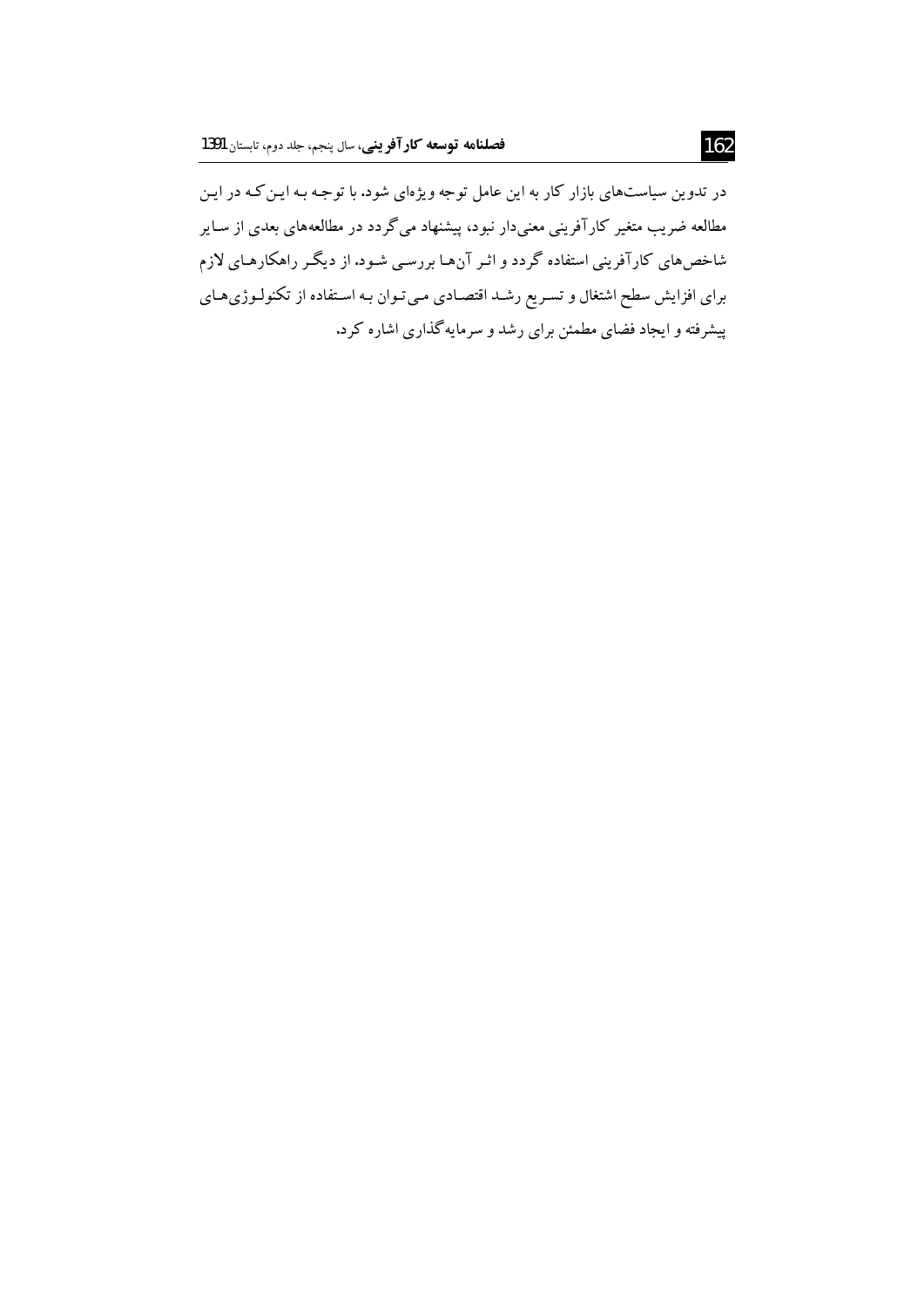Aidis, R. ( $\check{ }$  ' $\cdot$  ' $\check{ }$ ), "Why Don't We See More Small – and Medium – Sized Enterprises (SMEs) in Lithuania? Institutional impediments to SME Development", Working Paper, University of Amsterdam.

Beck, T., A. Demirguc – Kunt. And R. Levine  $(5 \cdot \cdot \cdot)$ , "SMEs Growth, and Poverty: Cross- Country Evidence", World Bank, Working Paper.

Broersma Lourens; Gautier Pieter (1994), "Job Creation and Job Destruction by Small Firms: An Empirical Investigation for Dutch Manufacturing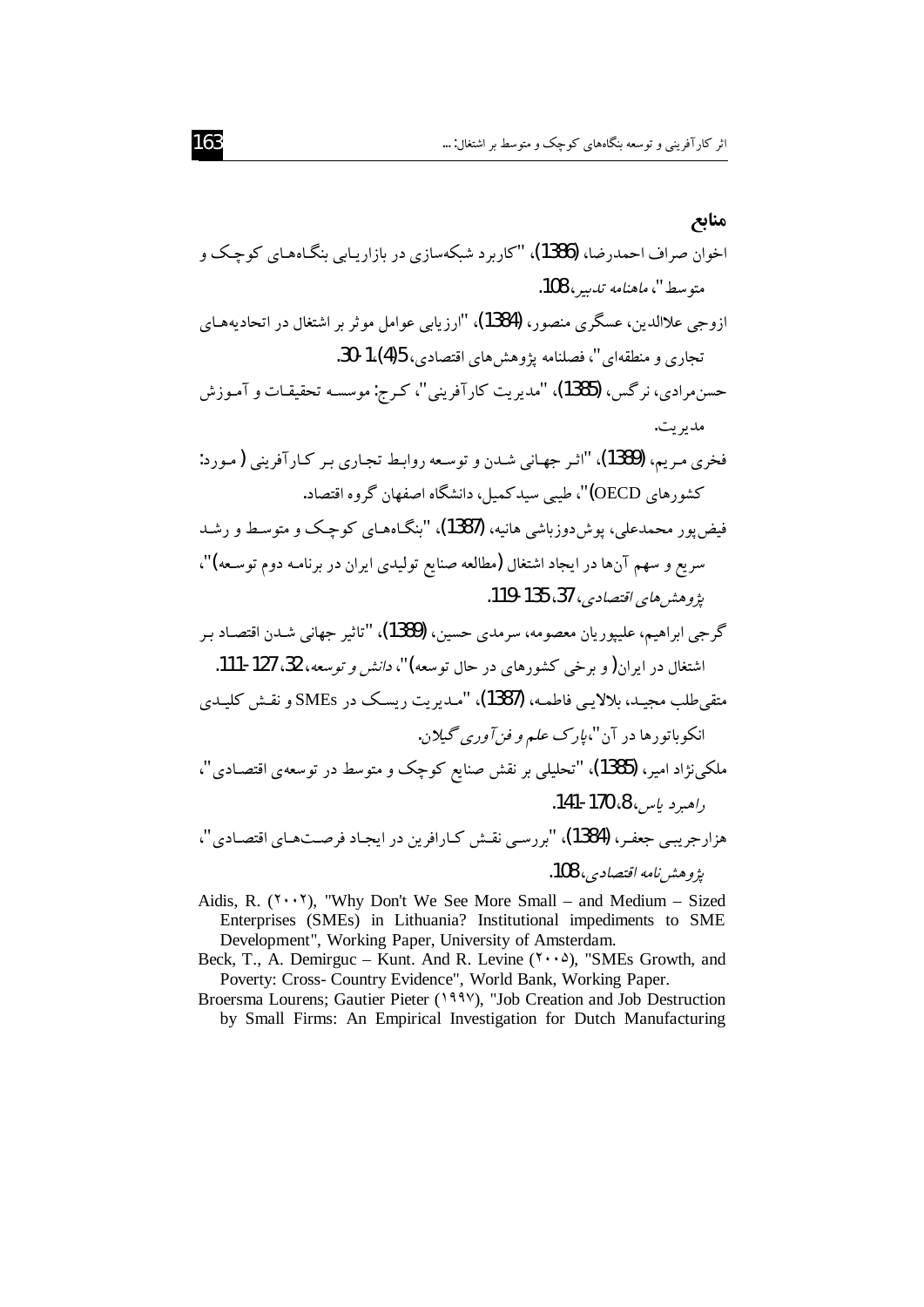Sector", Small Business Economics, 9, ٢١١-٢٢٢.

- Clercq, D. D., J. Hessels and A. Van Stel  $(1 \cdot \cdot \wedge)$ . "Knowledge Spillovers and New Ventures Export Orientation". Small Business Economics, T9: YAT- $\mathbf{r} \cdot \mathbf{r}$
- Gal, A. N  $(1 \cdot)$ . "Competitiveness of Small and Medium Sized Enterprises -a possible Analytical Framework". HEJ.
- Rocha Hector  $(1 \cdot \cdot \cdot)$ , "Entrepreneurship and Development: The Role if Clusters", Small Business Economics, ٢٣, ٣٩٣-۴٠٠.
- Lasagni, A  $(1 \cdot 1)$ . European SMEs, external relationships and innovation: some empirical evidence. Economia e Politica Economica, <sup>e</sup>.
- Mojica, M. N  $(1 \cdot \cdot 1)$ , Examining The Role of Entrerpeneurship in Economic Development.
- Olayiwola, K. and Okodua, H.  $(Y \cdot \cdot \hat{A})$ . Foreign Direct Investment, Non-Oil Exports, and Economic Growth in Nigeria: A Causality Analysis. 1<sup>e</sup>th Annual Conference of the AES on Econometric Modelling for Africa.
- Pagano, P. and F. Schivardi. (\*\*\*)), "Firm Size Distribution and growth", Banca dItalia Working Paper ٣٩۴.
- Pissarides, F., M. Singer and J. Svejnar. (\*\*\*\*), "Objectives and Constraints of Entrepreneurs: Evidence from Small and Medium – Sized Enterprises in Russia and Bulgaria", European Bank for Reconstruction and Development.
- Smallbone, D. and F. Welter.  $(Y \cdot \cdot)$ , "The Distinctiveness of Entrepreneurship in Transition Economies", Small Business Economics, Vol 19: 199-91.
- Stel, A., M. Caree and R. Thurik  $(5 \cdot \cdot \hat{r})$ . "The effect of entrepreneurship on national economic growth: An analysis using the GEM database", The First GEM Research Conference, Entrepreneurship, Government Policies, and Economic Growth.
- Tambunan T  $(1 \cdot \cdot 1)$ , " Facilitating Small and Medium Enterprises in International Trade (Export): the Case of Indonesia", Asia-Pacific Trade Economists' Conference.
- Tayebi Seyed Komail; Razavi Seyed Mostafa; Zamani Zahra (\*\*\*), "Relation between Financial Crisis, SMEs and International Trade: A Need for a Better Business in Asia". The  $\lambda^{th}$  SMEs in a Global Economy Conference Y. 11 At Khon Kaen University, Thailand.
- Tsai Wen-Hsien; Kuo Hsiao-Chiao (You), "Entrepreneurship Policy Evaluation and Decision Analysis for SMEs", Expert System With Application, ۳۸, ۸۳۴۳-۸۳۵۱.
- Thurik, T. and S. Wennekers  $(1 \cdot \cdot \hat{r})$ , "Entrepreneurship, Small Business and Economic Growth". Small Business and Enterprise Development,  $11:18.189$ .
- Van Stel, A., M. Caree and A. R. Thuric  $(1 \cdot \cdot \delta)$ , "the effect of Entrepreneurial Activity on National Economic Growth". Discussion